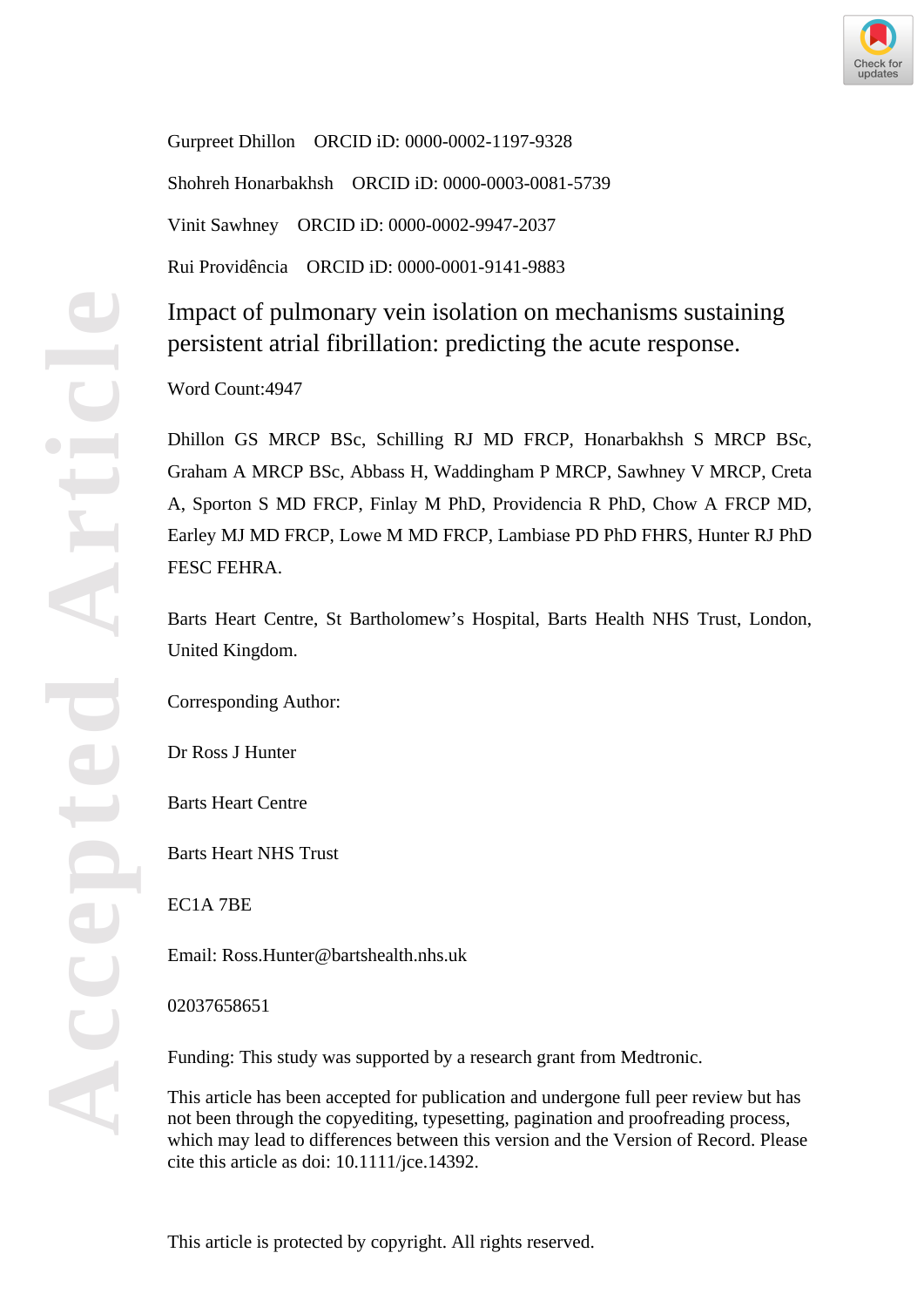Ross Hunter has received research grants from Medtronic, educational grants from Biosense Webster, and speaker fees from Medtronic and Biosense Webster.

Pier Lambiase receives research grants from Medtronic, Abbott and Boston Scientific. This work is supported by UCLH Biomedicine NIHR and Barts BRC.

Ross Hunter, Richard Schilling, Shohreh Honarbakhsh and Malcolm Finlay were inventors of the STAR mapping system and are shareholders in Rhythm AI Ltd.

## **ABSTRACT**

## Background:

Non-invasive mapping identifies potential drivers (PDs) in AF. We analysed the impact of pulmonary vein isolation (PVI) on PDs and whether baseline PD pattern predicted termination of AF.

#### Methods:

Patients with persistent AF < 2 years underwent ECGI mapping before and after cryoballoon PVI. We recorded the number of PD occurrences, characteristics (rotational wavefronts  $\geq 1.5$  revolutions or focal activations) and distribution using an 18-segment atrial model.

#### Results:

Of 100 patients recruited, PVI terminated AF in 15 patients.  $21.3 \pm 9.1\%$  (8.7  $\pm$  4.8) of PDs occurred at the PVs and posterior wall. PVI had no impact on PD occurrences outside the PVs and posterior wall  $(33.2 \pm 12.9 \text{ vs } 31.6 \pm 12.5, p = 0.164)$ , distribution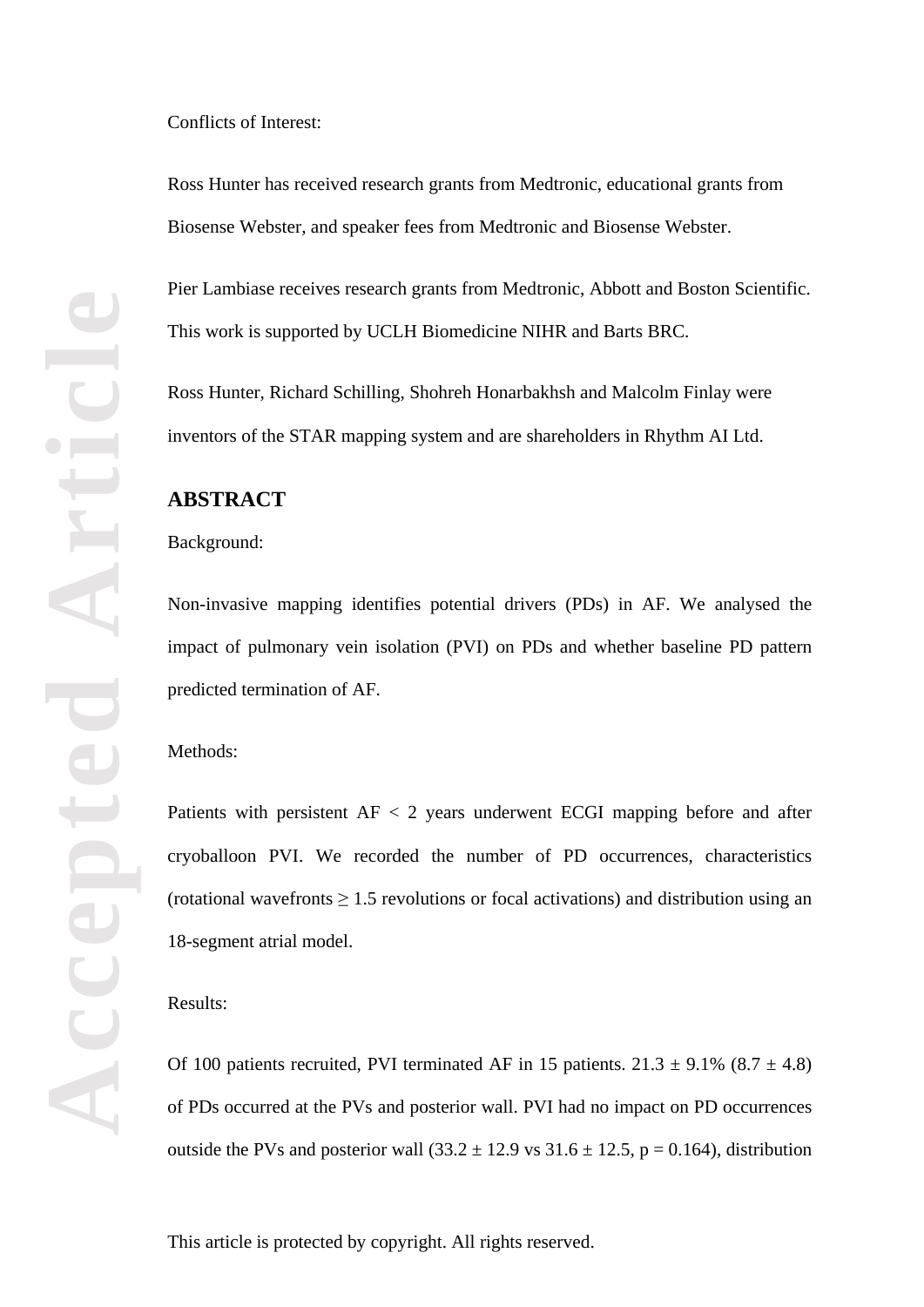**Accepted Article** poted Acc

over the remaining 13 segments  $(9 (8 – 11)$  vs  $(9 (8 – 10))$ ,  $p = 0.634$ ), the proportion of PDs that were rotational  $(82.9 \pm 9.7\% \text{ vs } 83.6 \pm 10.1\% \text{, } p = 0.496)$  or temporal stability (2.4  $\pm$  0.4 vs 2.4  $\pm$  0.5 rotations, p = 0.541). Fewer focal PDs (AUC 0.683,95% CI 0.528 – 0.839,  $p = 0.024$ ) but not rotational PDs ( $p = 0.626$ ) predicted AF termination with PVI.

Conclusions: PVI did not have a global impact on PDs outside the PVs and posterior wall. Although fewer focal PDs predicted termination of AF with PVI, the burden of rotational PDs did not. It is accepted though not all PDs are necessarily real or important. Outcome data is needed to confirm whether non-invasive mapping can predict patients likely to respond to PVI.

KEYWORDS: Persistent Atrial Fibrillation, Pulmonary Vein Isolation, Non-invasive Mapping, Drivers, Mechanisms of Atrial Fibrillation.

## **INTRODUCTION**

Recent studies have suggested that pulmonary vein isolation (PVI) alone is as effective as strategies incorporating atrial substrate modification<sup>1,2</sup>. It is unclear why PVI should be effective for persistent AF. It could simply remove the triggers which initiate AF, or it may fundamentally impact the mechanisms sustaining persistent AF.

The mechanisms sustaining persistent AF remain controversial. Recent studies using contact electrograms from basket catheters have suggested that AF is maintained by focal and rotational activation patterns which are intermittent but recur at certain sites<sup>3–5</sup>. The Electrocardiographic Imaging (ECGI) system (CardioInsight, Medtronic, USA) is a novel non-invasive mapping technology that performs simultaneous 3D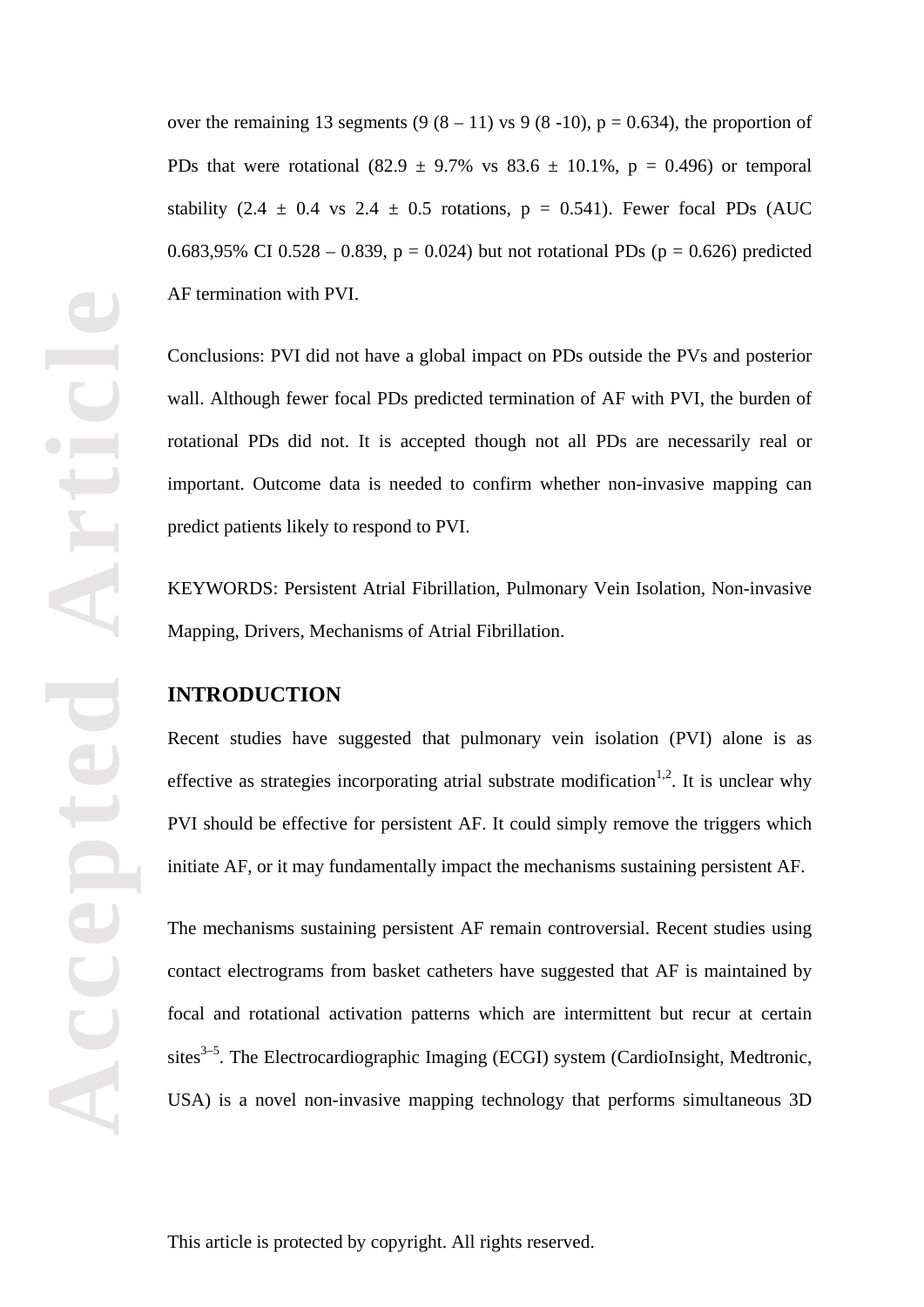panoramic mapping of both atria. The ECGI has demonstrated comparable focal and rotational activity which may act as potential drivers  $(PDs)^{6-8}$ .

Mapping data suggests that mechanisms supporting AF are patient specific in terms of the location and characteristics of drivers, and that these mechanisms evolve over time with remodelling in terms of the number and distribution of drivers<sup>3,4,6–10</sup>. Despite this, for reasons that remain unclear, PVI remains a relatively effective treatment for persistent AF, particularly when AF terminates during  $PVI^{1,2,11}$ .

Mapping studies have shown that the burden of fractionated electrograms, the cycle length of electrograms, and the dominant frequency of the atria are reduced following PVI which suggests an impact on mechanism sustaining AF in the body of the atri $a^{12-}$  $14$ . Targeting of ganglionated plexi has been shown to eliminate areas of continuous fractionation, both locally and at distant sites, and hence damage to ganglionated plexi at the PV ostia has been suggested as one potential mediator of wider spread changes in  $AF$  mechanisms<sup>15</sup>. A better understanding of how PVI affects mechanisms sustaining AF may clarify the rationale for what ablation should be considered beyond PVI.

In this study the ECGI system was used to map the atria in persistent AF before and after PVI to determine what effect this has on mechanisms sustaining persistent AF. We hypothesized that patients with a lower burden of PDs that were less widely distributed throughout the atria would be more likely to terminate to sinus rhythm with PVI.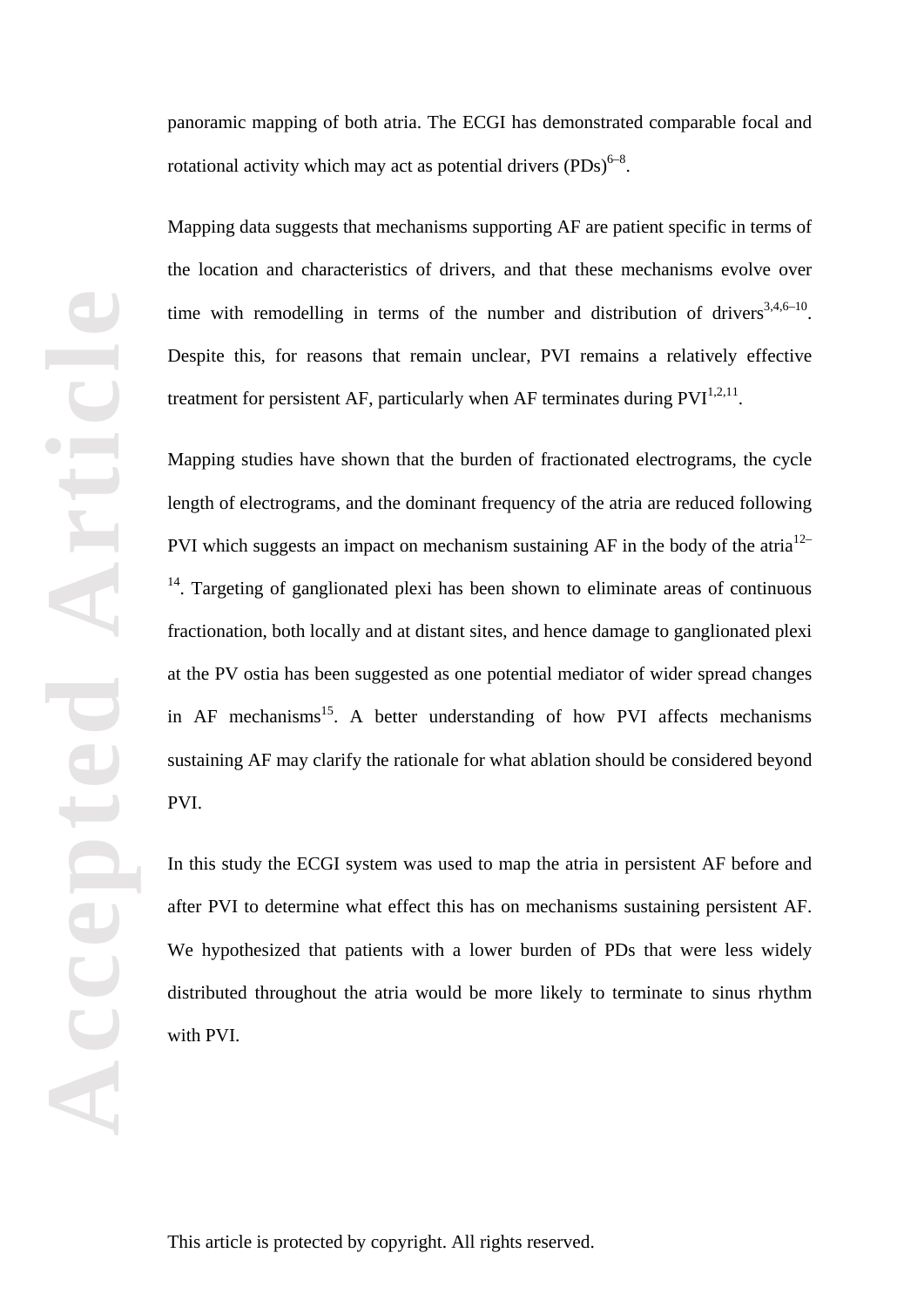## **METHODS:**

#### **Patient Population**

Patients undergoing first time catheter ablation for persistent atrial fibrillation of less than two years duration were prospectively enrolled. All participants provided written informed consent. The study was approved by the national ethics committee and is a sub-study of a trial registered on clinicaltrials.gov (NCT03394404). Exclusion criteria included: LA diameter  $>$  5cm, LV EF < 40%, NYHA III or IV heart failure, age < 18 or > 80 years, hypertrophic cardiomyopathy or greater than moderate valve disease.

## **Catheter Ablation**

Patients underwent ablation using the cryoballoon as described in Supplemental Methods 1.

#### **Non-invasive ECGI Mapping**

ECGI mapping has been described elsewhere in detail, and was performed as described in Supplemental Methods  $2^{7,8}$ . All ECGI mapping was performed intraprocedurally. If patients were in sinus rhythm AF was induced through pacing and left to stabilize for 10 minutes prior to mapping. Although this analysis was largely automated there were three steps for quality control which were carried out together by 2 operators:

- 1. The surface ECG recordings were reviewed and segments with excessive noise were discarded (Figure 1A).
- 2. The raw surface unipolar electrograms were then reviewed and signals from individual electrodes with significant noise were excluded (Figure 1B).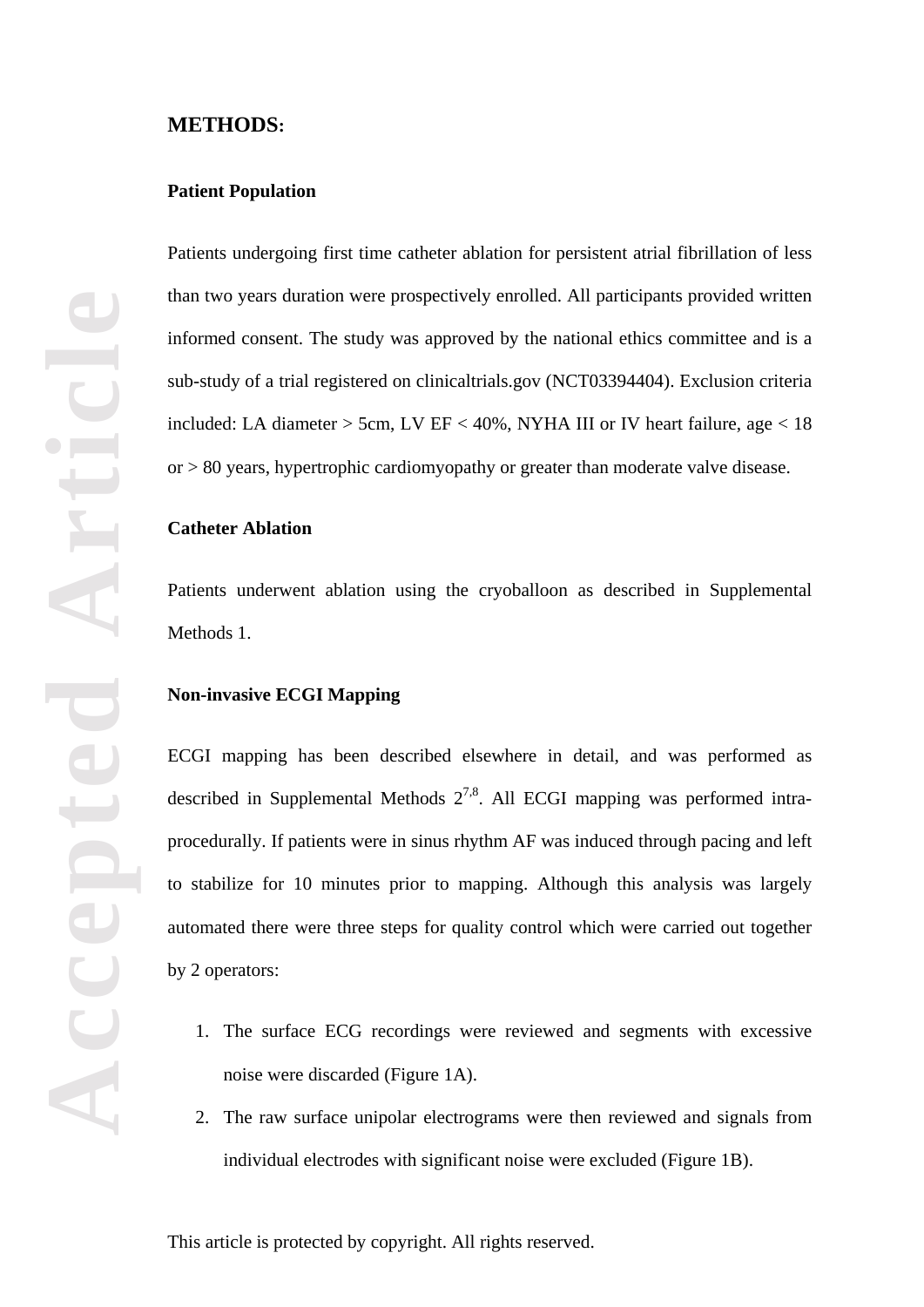3. The subsequent analysis was then reviewed as in Figure 1C. The composite map was viewed as seen on the left of the panel with all PD detections shown. The phase map with the activation sequence was reviewed for each PD detection as on the middle panel. The timings around the area of interest were then reviewed (as for the example electrograms on the far right of this panel). The raw reconstructed atrial electrogram and the resultant waveform following the Hilbert Transform was then reviewed for sites along the wavefront (as shown at the bottom panel in Figure 1C) to review plausibility of the source data. Where any of these steps were thought unsatisfactory or implausible the PD was discarded as artefact.

An ECGI map was acquired at the start before any ablation and again following PVI. The operator performing ablation was blinded to these maps. It is also important to clarify that no post PVI map was created in patients whose AF terminated with PVI.

## **ECGI Map Analysis**

ECGI Maps were analysed offline (post procedure) by an operator blinded to patient and procedural details including whether AF terminated and whether ECGI maps were generated pre or post PVI. Step 3 in the above quality control analysis was conducted at this stage where PDs are accepted or rejected. PDs were assessed in terms of the total number of PD occurrences, the stability of rotational activation patterns (the mean number of rotations per PD occurrence), the proportion of PDs that were rotational or focal, and the distribution of PDs using an 18-segment bi-atrial shell (Figure 2). Rotational wavefronts with an unstable wandering core are disregarded by the system. Where a PD occupied an area that straddled more than one segment on the 18 segment model, it was counted as a single driver occurrence but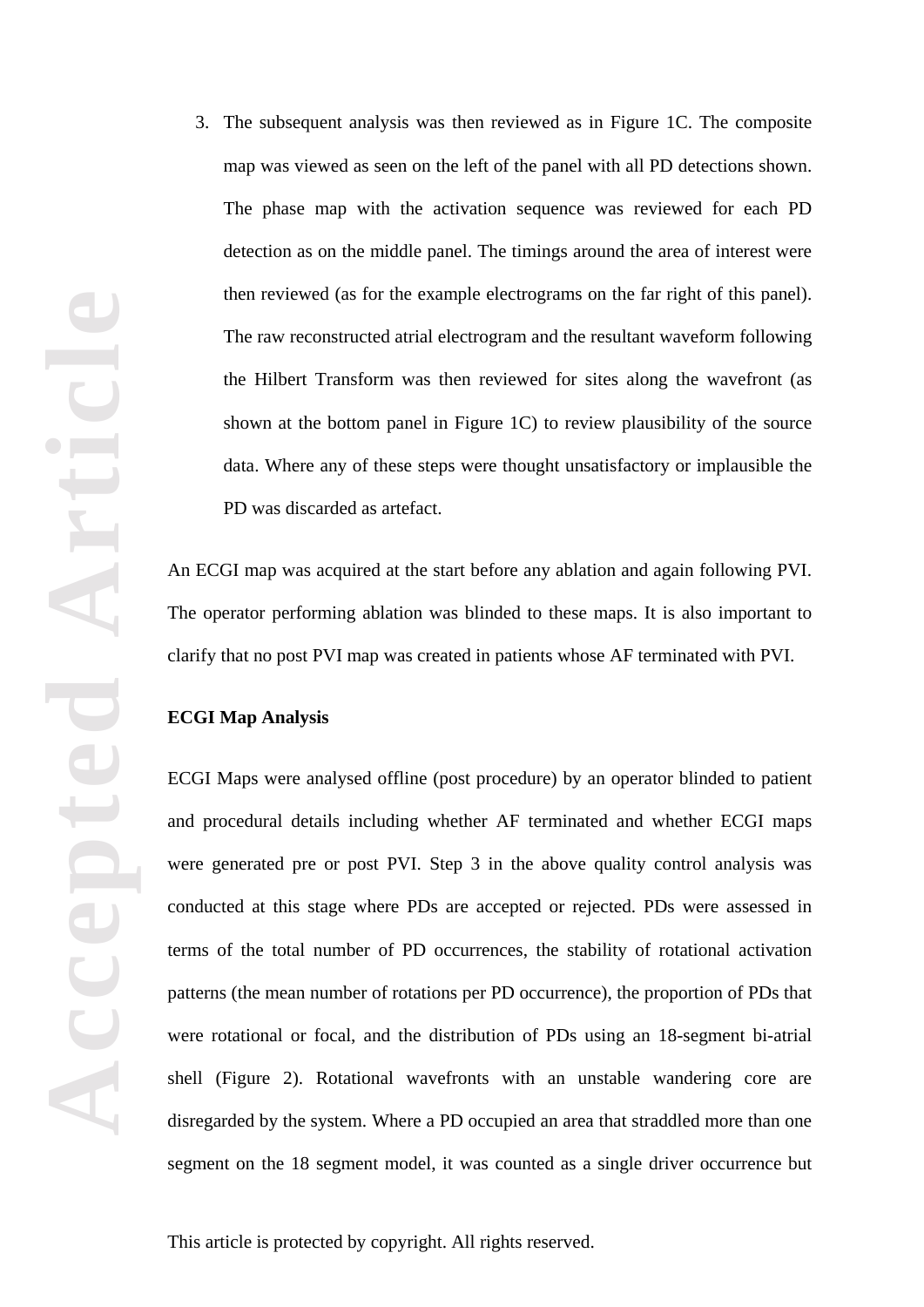ascribed to more than one segment for the purposes of assessing distribution. An example of ECGI composite maps from two different patients are shown in Figure 3.

#### **Study End Points**

The primary end point was the association between PD burden (defined as the number of driver occurrences) and distribution (defined as the number of segments harbouring drivers on the 18-segment model) on baseline ECGI maps, and an acute response to PVI. Termination of AF to either sinus rhythm or an atrial tachycardia was chosen as the clearest response to PVI that could be studied. Secondary end points included an assessment of the impact of PVI on PD burden, distribution, temporal stability, and the proportion of PDs that were focal or rotational.

#### **Statistical Analysis**

Normally-distributed data were expressed as mean  $\pm$  standard deviation or if not normally-distributed as median with interquartile range. Student's t test was performed for normally-distributed variables and Mann-Whitney U test was performed for non-parametric variables. The association between different factors and termination of AF with PVI was tested using receiver operating characteristic (ROC) analysis. Optimal cut offs were determined manually from ROC curves aiming for balanced sensitivity and specificity. A multivariate analysis was performed of factors predicting acute AF termination using binary logistic regression. Gender, hypertension, diabetes mellitus, were included as binary variables and BMI, LA diameter and duration of persistent AF were included as continuous variables. Any factors showing a significant relationship with AF termination on ROC analysis were tested through this multivariate analysis. All Statistical analysis were performed using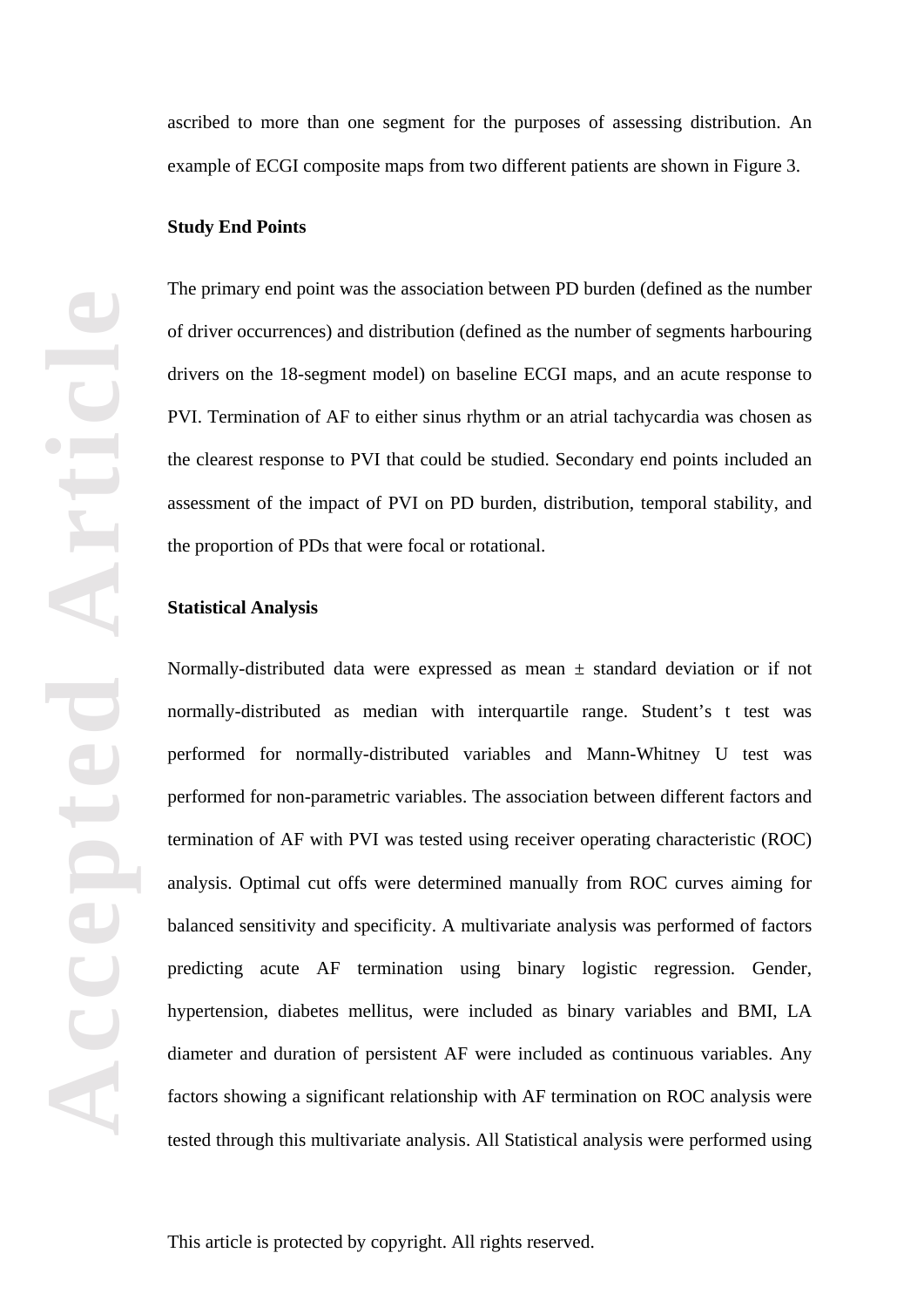SPSS (IBM SPSS Statistics, Version 25 IBM Corp, Armonk, NY, USA). A P-value of <0.05 was taken to indicate statistical significance.

## **RESULTS**

In total 100 patients were enrolled. Patient demographics are displayed in Table 1. Mean age was  $61.3 \pm 12.1$  years with 74 (74.0%) being male. The median time from diagnosis of AF to ablation was  $24$  (16 – 48) months with mean duration of continuous persistent AF being  $8(5 - 15)$  months. Median LA diameter was 39 (33 – 43) mm.

## **Procedural Factors**

Procedure time defined from needle to skin to removal of the venous sheaths was 57 (48 – 68) minutes. All PVs were isolated in all patients. Termination of AF occurred in 15 (15.0%) patients. The median number of applications per vein was  $1.5$  (1.25 – 1.75) including applications that were abandoned. The median total freeze time was 15.7 (13.0 – 20.3) minutes per patient. Median fluoroscopy time was  $4.1$  (3.0 – 6.0) minutes. Seven (7.0%) cases were performed under general anaesthesia. In ten (10.0%) cases a cavotricuspid isthmus line was also ablated. There were two major complications, one tamponade detected at the end of the procedure (but thought related to a difficult transseptal puncture) requiring percutaneous drainage, and one persistent phrenic nerve palsy.

#### **Pre-PVI ECGI Baseline Maps**

Pre-PVI ECGI maps were successfully generated in 99 of 100 patients. In one patient the ventricular rate could not be reduced sufficiently and adenosine produced frequent ectopics which precluded mapping. In 39/99 (39.4%) cases adenosine was required to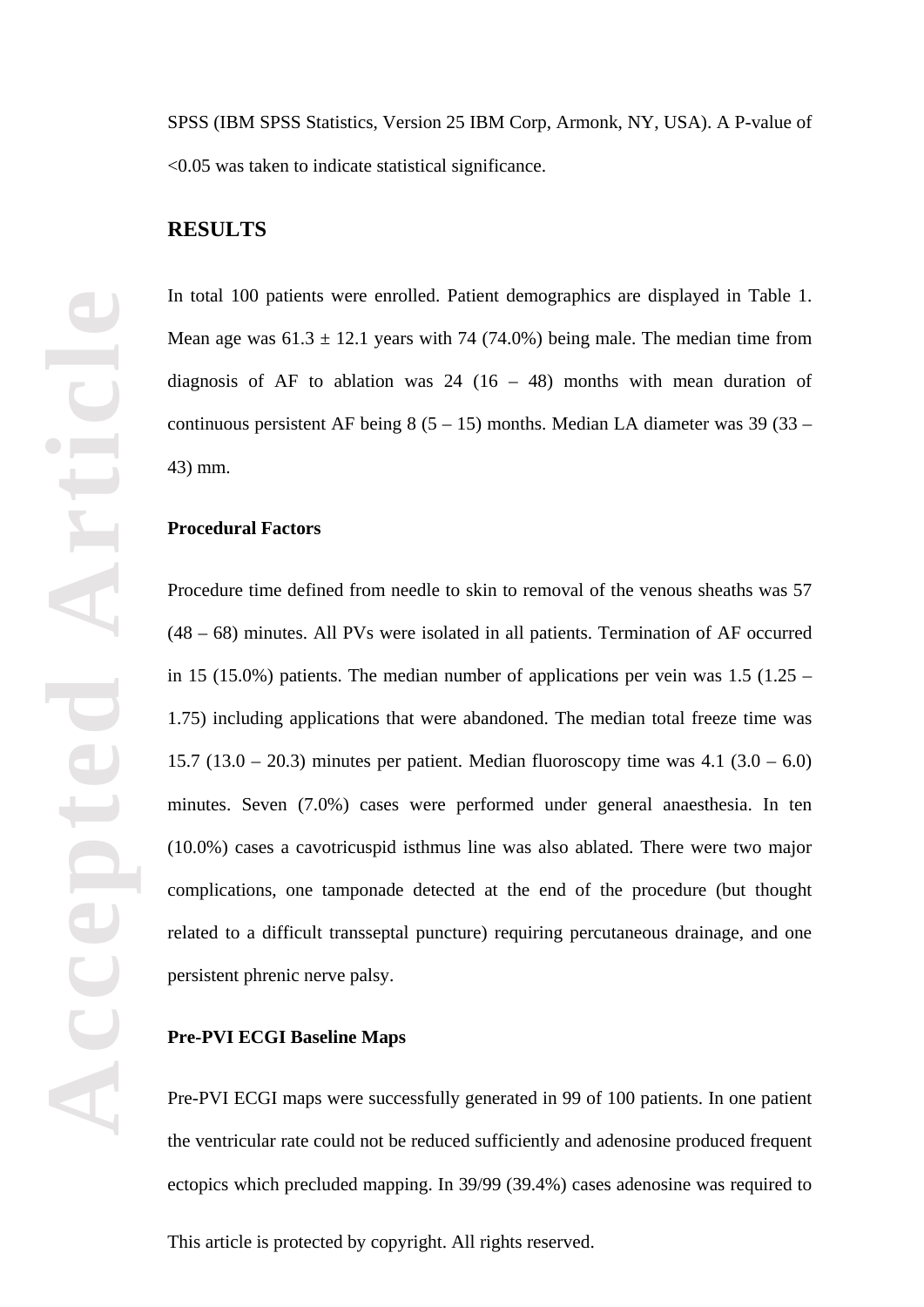obtain the required intervals of 840ms. The mean duration of cumulated intervals per map was  $15377 \pm 402$  ms comprised of 15 (12 – 16) intervals. The mean duration of individual atrial intervals recorded was  $1228 \pm 516$  ms.

The total number of PD occurrences per map was  $41.5 \pm 15.3$  with a mean of  $8.7 \pm 10^{-10}$ 4.8 (21.3  $\pm$  9.1%) confined to the posterior wall and PVs and 32.1  $\pm$  12.7 (78.7  $\pm$ 9.1%) elsewhere. The proportion of PDs that were re-entrant was  $82.7 \pm 9.9\%$  with the remainder being focal. The mean number of rotations per rotational PD occurrence was  $2.4 \pm 0.4$ .

Allocation of PDs utilising the described 18-segment bi-atrial geometry to further assess the distribution of PDs revealed that the median number of segments harbouring PDs pre-PVI was 13 (11 – 15). Of five segments that comprise the posterior wall and PVs, the median number of segments harbouring PDs was 3 (3 – 4). Although all patients had some PDs located at the PVs and posterior wall, only  $27.7 \pm 7.2$ % of segments harbouring PDs were located there and the remainder were widely distributed throughout the atria:  $27.2 \pm 7.4\%$  were in the right atrium,  $12.5 \pm 7.4\%$ 5.1% were found at the septum, and  $32.7 \pm 7.6$ % were located in the body of the LA (excluding the PVs and posterior wall and also the septum).

## **The Impact of PVI on mechanisms sustaining AF**

84 post PVI ECGI maps were generated (AF terminated in 15 patients and rate control was insufficient in one case). Analysis of the impact of PVI included a paired analysis of these 84 patients. Of these 32 (38.1%) required the administration of Adenosine (if adenosine was required for the baseline map then this was also used to acquire the post-PVI map for consistency). The mean duration of these maps was  $15067 \pm 788$  ms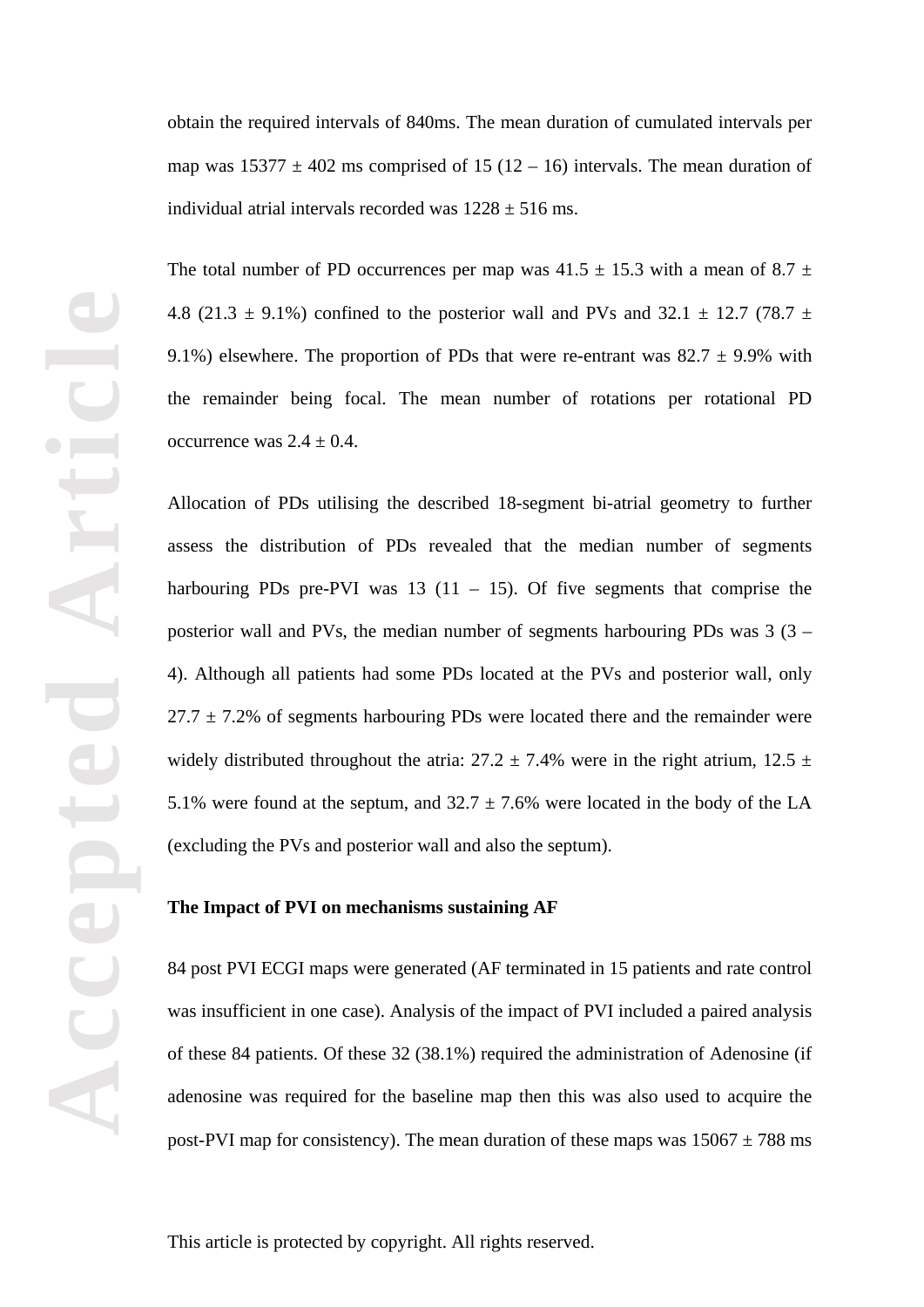with a median number of consecutive windows required for collection was 14 (10 – 16).

PD occurrence was reduced from 41.5  $\pm$  15.3 pre- PVI to 31.6  $\pm$  12.5 post PVI (p < 0.001), representing a reduction of  $22.7 \pm 22.6$ %. However, when excluding the PVs and posterior wall segments, there was no demonstrable impact on the number of PDs occurring elsewhere in the atria following PVI (33.2  $\pm$  12.9 vs 31.6  $\pm$  12.5, p = 0.164). There was no change in the proportion of PDs that were rotational  $(82.9 \pm 9.7\%)$  pre-PVI compared to  $83.6 \pm 10.1\%$  post PVI, p = 0.496) relative to focal drivers and no significant reduction in driver temporal stability following PVI in terms of the mean number of rotations per rotational PD occurrence (2.4  $\pm$  0.4 rotations pre-PVI vs 2.4  $\pm$ 0.5 post PVI,  $p = 0.541$ )

Comparison of the number of segments harbouring drivers excluding the PVs and posterior wall (so out of 13 potential segments) revealed no significant reduction (9 (8  $-11$ ) vs 9 (8 -10), p = 0.634). Examining this on a regional basis the number of segments harbouring PDs in the body of the left atrium  $(4 (3 – 5)$  vs  $4 (3 – 5)$ , p = 0.890), in the right atrium  $(4 (3 - 4) \text{ vs } 4 (3 - 4), p = 0.691)$  and at the septum  $(2 (1 -$ 2) vs  $2(1 – 2)$  p = 0.070) were unchanged post PVI.

To determine whether the duration of recorded intervals impacted significantly on the number of detected PDs, or the number of rotations completed by rotational PDs, the pre PVI baseline maps in patients with all data intervals recorded 840 - 1200ms were compared to patients where all recorded intervals were >1500 ms. The number of patients in each group of this sub-analysis were 15 and 10. The mean duration of recorded intervals in each group was  $937 \pm 30$  ms versus  $2269 \pm 554$  ms (p < 0.001). The mean number of PD detections was  $42.9 \pm 15.0$  versus  $46.8 \pm 19.7$ , p = 0.582) the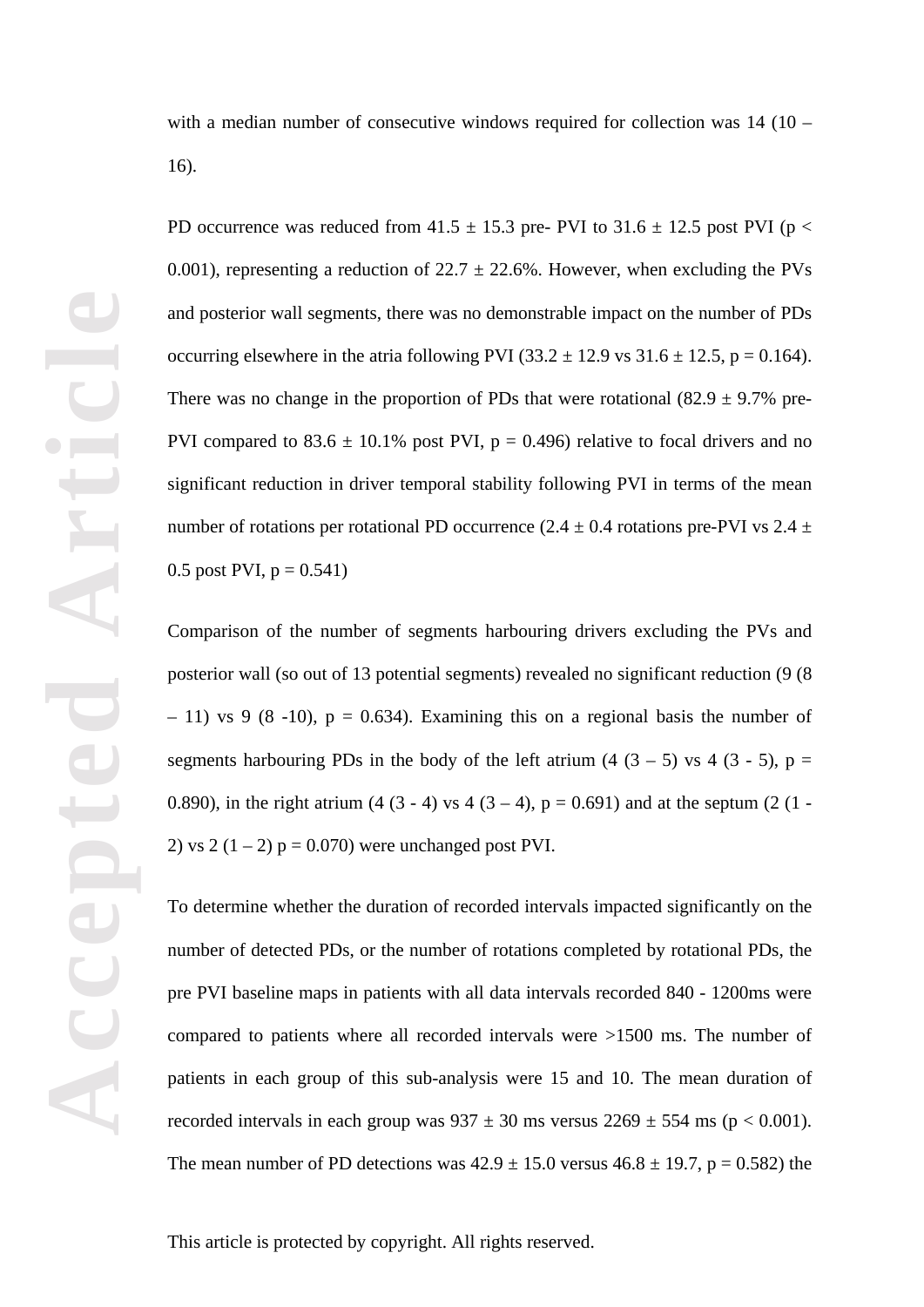mean number of revolutions completed by a rotational PD was  $65.5 \pm 25.9$  versus  $85.0 \pm 45.4 \text{ p} = 0.185$ .

#### **Cycle Length Measurements**

CLs pre- and post PVI are shown in Supplemental Table 1. The mean of the PV CLs were longer than that in the LAA ( $p < 0.001$ ). PVI caused a small but significant CL prolongation in all 3 sites studied (all  $p < 0.05$ ).

# **Comparison of AF mechanisms in patients whose AF terminated with PVI to those that remained in AF**

Comparison of the burden of PDs in patients in whom PVI terminated AF to those who remained in AF did reveal a significant difference in the number of PD occurrences at the PVs and posterior wall  $(6.40 \pm 3.85 \text{ vs } 9.11 \pm 4.84, p = 0.043)$ . Comparison of the number of PDs outside the PVs and posterior wall, and total number of PD occurrences did not reach significance  $(29.93 \pm 13.23 \text{ vs } 33.24 \pm 12.89)$ ,  $p = 0.364$ ; and  $36.73 \pm 15.62$  vs  $42.38 \pm 15.12$ ,  $p = 0.188$  respectively). Comparing stability of rotational activations did not reveal a significant difference  $(2.34 \pm 0.44 \text{ vs } 1.44)$  $2.36 \pm 0.44$ , p = 0.890.

There was no significant difference comparing the distribution of PDs in terms of the number of segments harbouring PDs at the PVs and posterior wall  $(3 (2 – 4)$  vs  $(3 – 4)$ 5), p 0.56) or the total number of segments harbouring drivers  $12(12 - 13)$  vs  $13(11)$  $-15$ , p = 0.085.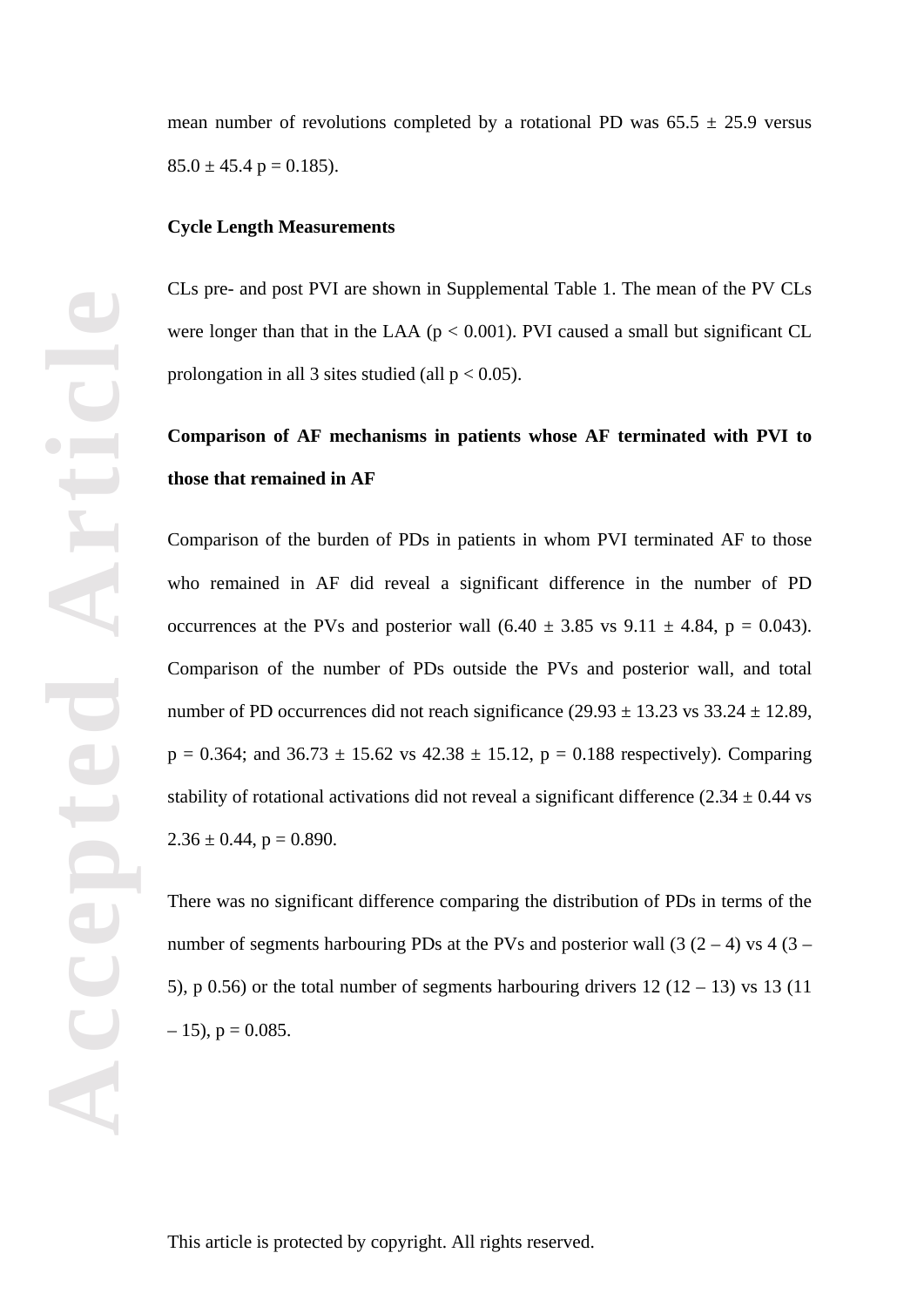Table 2 shows the ROC analysis of factors predicting termination of AF with PVI. The relationship between these factors and termination of AF is summarised below.

*(i) PD factors and termination of AF*

Fewer PD occurrences (AUC 0.633, 95% CI 0.473 – 0.792,  $p = 0.103$ ) did not reach significance in predicting termination of AF with PVI, but examining the breakdown of PD sub-types, a smaller number of focal activations predicted termination of AF (AUC 0.683, 95% CI 0.528 – 0.839,  $p = 0.024$ ) whereas the number of rotational activations had no significant association with AF termination (AUC 0.540, 95% CI  $0.376 - 0.704$ ,  $p = 0.626$ ).

Looking at the distribution of PDs, fewer PDs present at the PVs and posterior wall (AUC 0.675, 95% CI 0.529 – 0.820,  $p = 0.032$ ) and fewer segments harbouring PDs at the PVs and posterior wall (AUC 0.662, 95% CI 0.535 – 0.788,  $p = 0.047$ ) were both significant predictors of AF termination with PVI. PDs being less widely distributed in terms of the total number of segments harbouring drivers seemed less important and did not reach significance in predicting termination of AF (AUC 0.604, 95% CI 0.479 – 0.730,  $p = 0.199$ ).

## *(ii) Cycle Length and termination of AF*

The LAA, RAA, Proximal CS, and average of these CLs were all found to predict termination of AF with PVI (Table 2; all  $p < 0.05$ ). A longer average PV CLs and a smaller ratio of the average of the PV CLs to LAA CL also predicted AF termination  $(p = 0.012$  and  $p = 0.018$ ) respectively.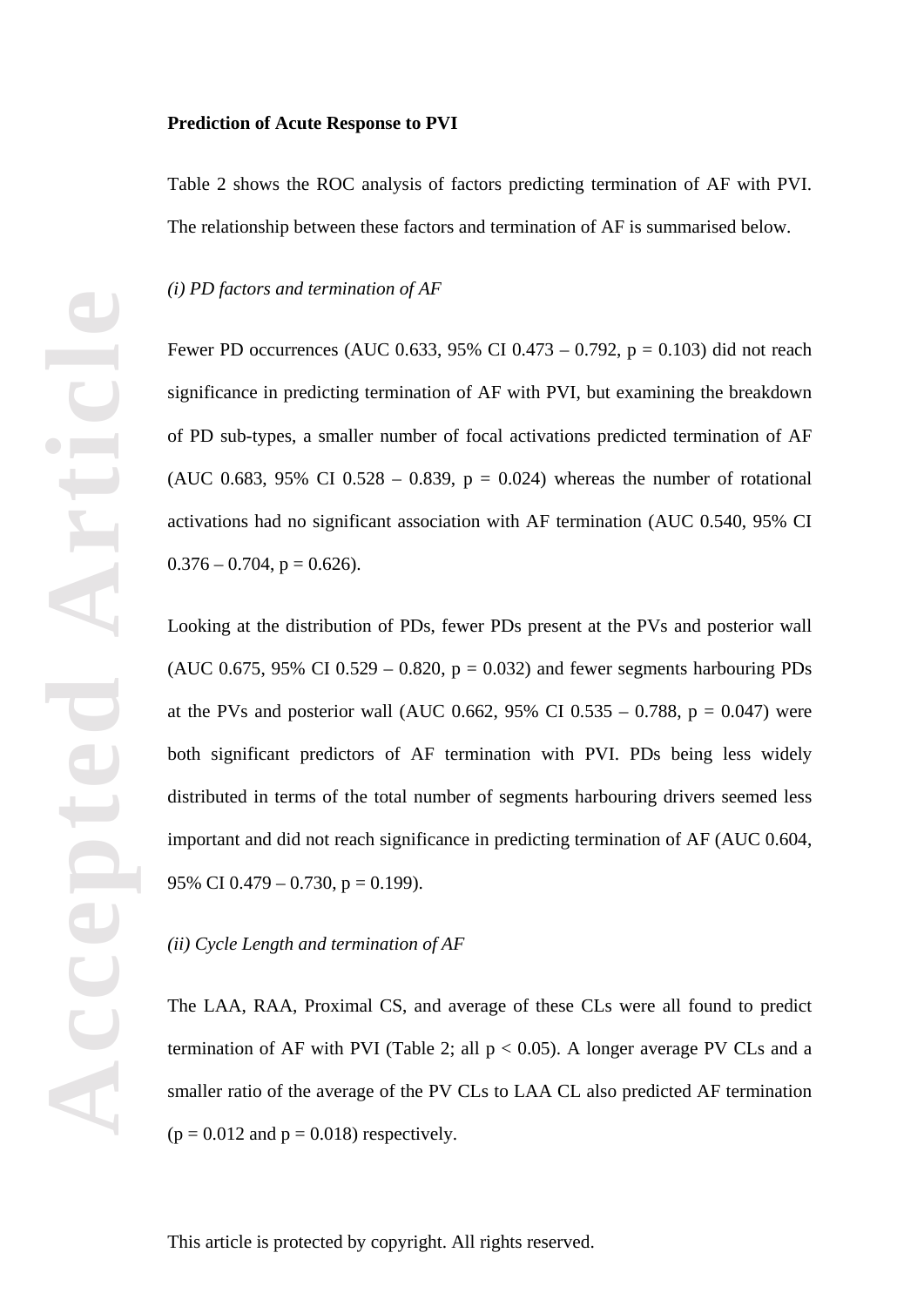ROC analysis showed that left atrial dimensions and time in persistent AF did not predict termination of AF with PVI (Table 2).

#### *IV) Multivariate analysis of factors predicting termination of AF*

To determine whether driver patterns independently predicted termination of AF a multivariate analysis was conducted. The ECGI determined PD patterns which reached significance on the ROC analysis (the number of PD occurrences at the PVs and posterior wall, the number of segments occupied by PDs at the PVs and posterior wall, and the total burden of focal PDs) were included. Since all factors in a multivariate analysis must be independent, the analysis was repeated to test each of these factors separately. The multivariate analysis including the number of PD occurrences at the PVs and posterior wall is shown in Supplemental Table 2. After stepwise removal from the model of factors with a p-value  $> 0.10$ , the factors remaining were the presence of hypertension (OR 0.130, 95% CI 0.019 – 0.892,  $p =$ 0.038) and the number of PD occurrences at the posterior wall and PVs (OR 0.783 95% CI  $0.626 - 0.979$ ,  $p = 0.032$ ).

Repeating the analysis with the number of segments occupied by PDs at the PVs and posterior wall gave nearly identical results. After stepwise removal from the model of factors with a p-value  $> 0.10$ , the factors remaining were hypertension (OR 0.144, 95) CI 0.023 – 0.911,  $p = 0.039$ ) and number of segments occupied by PDs at the PVs and posterior wall (OR 0.470 95% CI (0.236 – 0.940,  $p = 0.033$ ). Repeating the analysis with the number of focal PDs gave nearly identical results. After stepwise removal from the model of factors with a p-value  $> 0.10$ , the factors remaining were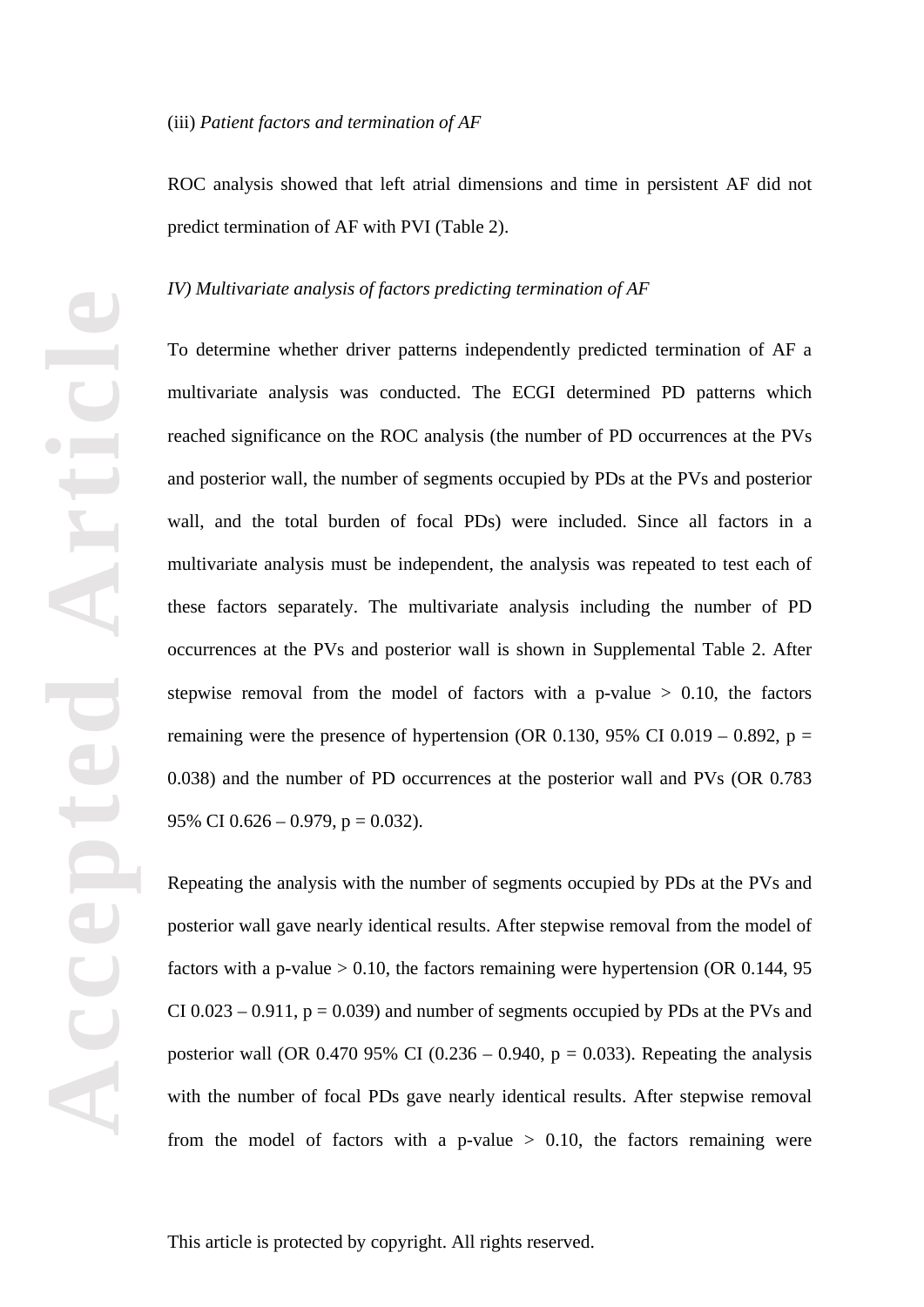hypertension (OR 0.148, 95 CI 0.031 – 0.710,  $p = 0.017$ ) and number of focal PDs (OR 0.909 95% CI (0.856 – 0.966, p = 0.002).

#### **DISCUSSION**

#### **Main Findings**

This is the first study to comprehensively evaluate the effect of PVI on the mechanisms sustaining persistent AF. Baseline maps prior to PVI showed that there was significant variation in the burden and distribution of PDs between patients. Comparison of pre and post-PVI maps revealed that PVI had no discernible impact on the occurrence of PDs, the distribution of PDs, or the temporal stability of PDs outside of the PVs and posterior wall. Clinical factors such as time in AF and left atrial dimensions did not predict termination of AF with PVI, but atrial CL from contact electrograms was strongly predictive. Non-invasive mapping showed that fewer focal activations predicted termination of AF, but the number of rotational activations did not. Although the total number of PD occurrences (focal and rotational combined) did not predict termination of AF, fewer PD occurrences at the PVs and posterior wall and also a more limited distribution of PDs at the PVs and posterior wall segments predicted termination of AF with PVI.

#### **Baseline Driver Distribution and Characteristics**

Baseline maps showed that all patients had both rotational and focal PDs which were intermittent and repetitive in localised regions. This is in keeping with prior studies with this non-invasive mapping system<sup>7,8</sup>, and is also compatible with studies using basket catheters for contact mapping<sup>3,4,9,10,16</sup>. Studies utilizing the ECGI system have described a greater number of drivers per patient than studies using analysis of contact electrograms from basket catheters. However, studies using other technologies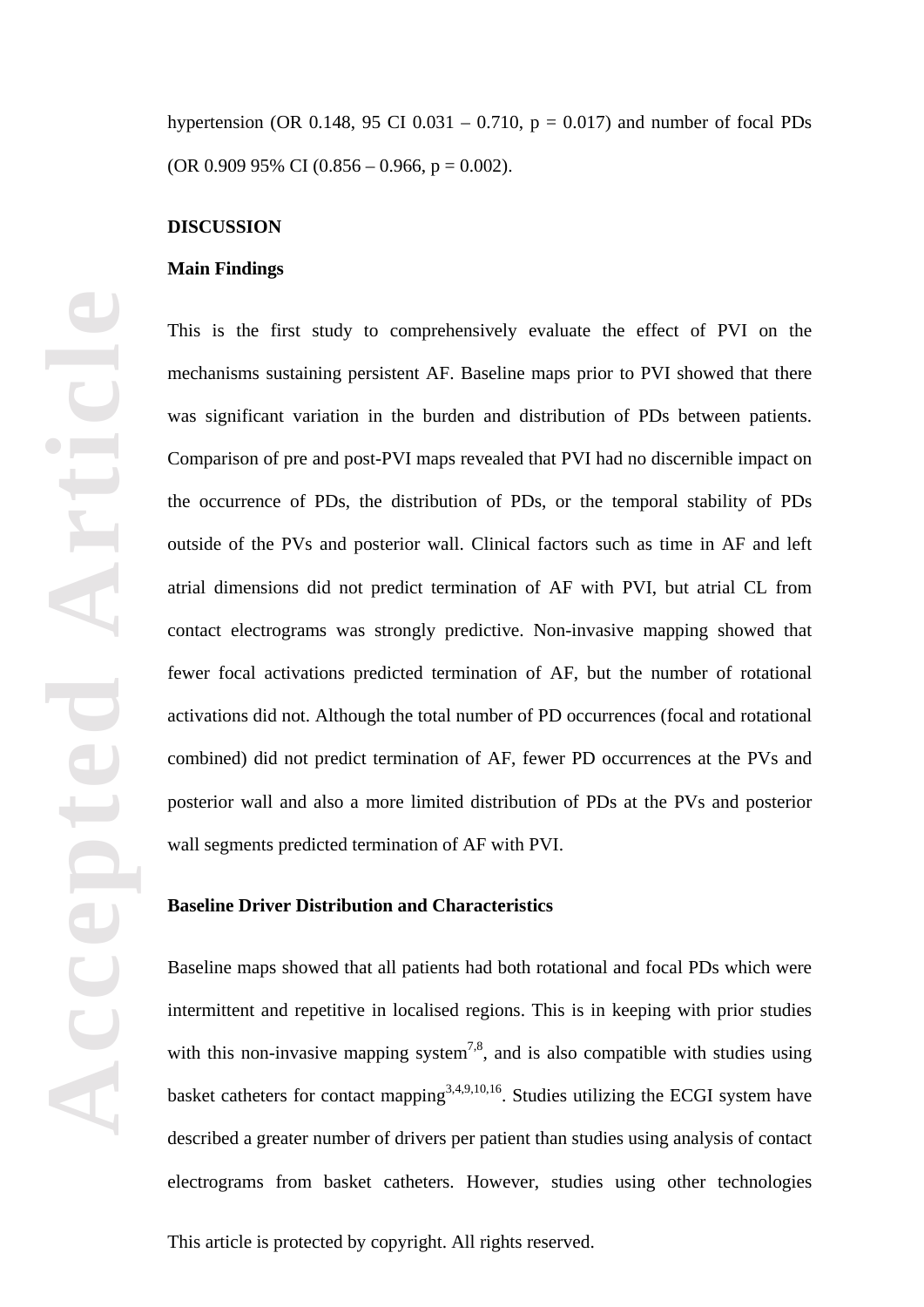typically describe the number of driver sites rather than the number of driver occurrences. We observed 41 PD occurrences in 15 seconds which often recurred in similar locations, although overall were still distributed over a median of 13 out of 18 segments. It is possible that the ECGI detects a greater number of drivers due to better coverage, or possibly that it detects some 'false positives' due to the limitations of non-invasive mapping or phase analysis.

Although on average only  $21.3 \pm 9.1\%$  of PDs were located at the PVs and posterior wall, PDs were identified here in all patients, and were usually widely distributed across this area (a median of 4 out of 5 segments here harboured PDs). However, the median number of segments harbouring PDs was 13 (11 – 15) of 18 segments (69.6  $\pm$ 15.5%), suggesting that although PDs had a predilection for the PVs and posterior wall, they were widely distributed throughout the atria.

## *The impact of PVI on the burden, distribution and characteristics of drivers*

Recent studies have suggested that PVI alone is as effective as strategies incorporating atrial substrate modification<sup>1,2</sup>. However, it is unclear why PVI should be effective for persistent AF. Previous studies investigating the impact of PVI on mechanisms sustaining AF have used surrogates for drivers such as fractionated electrograms or dominant frequency. PVI has been shown to reduce dominant frequency<sup>14</sup> and the burden of fractionated electrograms<sup>12–14,17</sup>. However, fractionated electrograms and peaks in dominant frequency correlate poorly with drivers in  $AF^{18,19}$ . Fractionated electrograms may have many causes including wave collision<sup>20</sup>, and the intermittent nature of drivers may impair detection through dominant frequency<sup>18</sup>.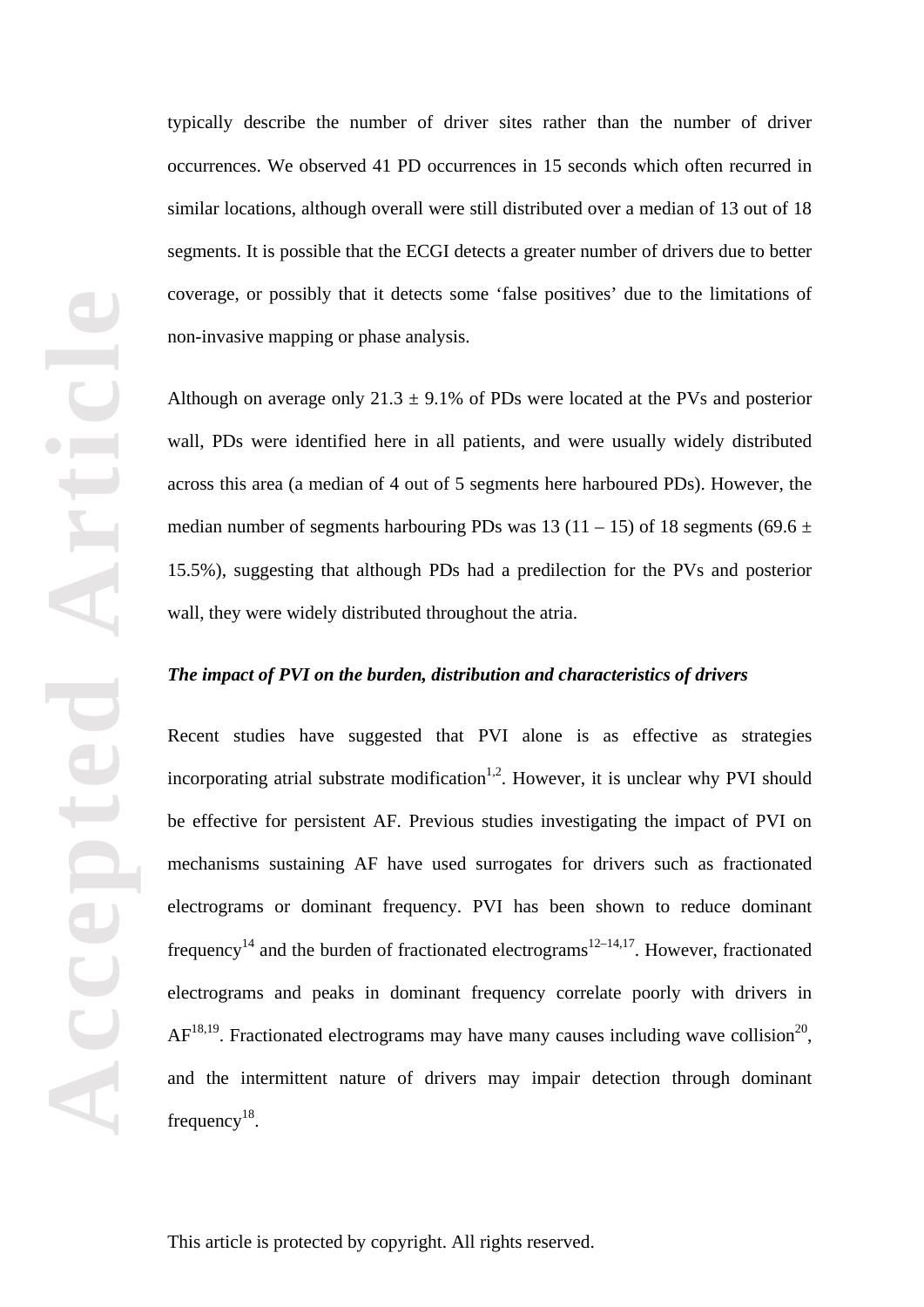**Accepted Article**  $\overline{\mathbf{c}}$ epte Acc

By mapping drivers directly pre- and post PVI we have been able to dispense with surrogate markers. Although PVI caused an overall reduction in PD burden, this was exclusively through its impact at the PVs and posterior wall and there was no significant impact on PD burden, distribution or temporal stability outside of the pulmonary veins and posterior wall. This arguably lends weight to the 'driver hypothesis' as a mechanism for maintaining AF, and provides a rationale for targeting drivers elsewhere in the atria where AF persists after PVI.

The minimum duration of recorded intervals collected by the ECGI system was 840 ms, with the mean duration of  $1228 \pm 516$  ms pre PVI. Although focal activations simply need to occur during the recorded interval, rotational activations needed to complete 1.5 revolutions raising the question as to whether shorter recorded intervals might not record the full duration of a rotational PD occurrence, thus reducing the number of detections and shortening the apparent duration of detected rotational PDs. Others have shown that sites where ablation has terminated persistent AF can be associated with rotational activation where less than a full rotation has been completed, possibly due to the rotational activation being truncated by the recording<sup>9</sup>. Our data suggests that using a minimum duration of 840 ms did not significantly impact on the number of rotational PDs detected, or on their apparent duration compared to longer segments.

#### **Baseline drivers and the response to PVI**

This is the first study to assess whether the baseline pattern of drivers in AF predicts the acute response to PVI. Several potential factors were studied. A lower total PD burden trended towards significance in predicting AF termination ( $p = 0.103$ ). Examining the two components of this, a lower burden of focal activations predicted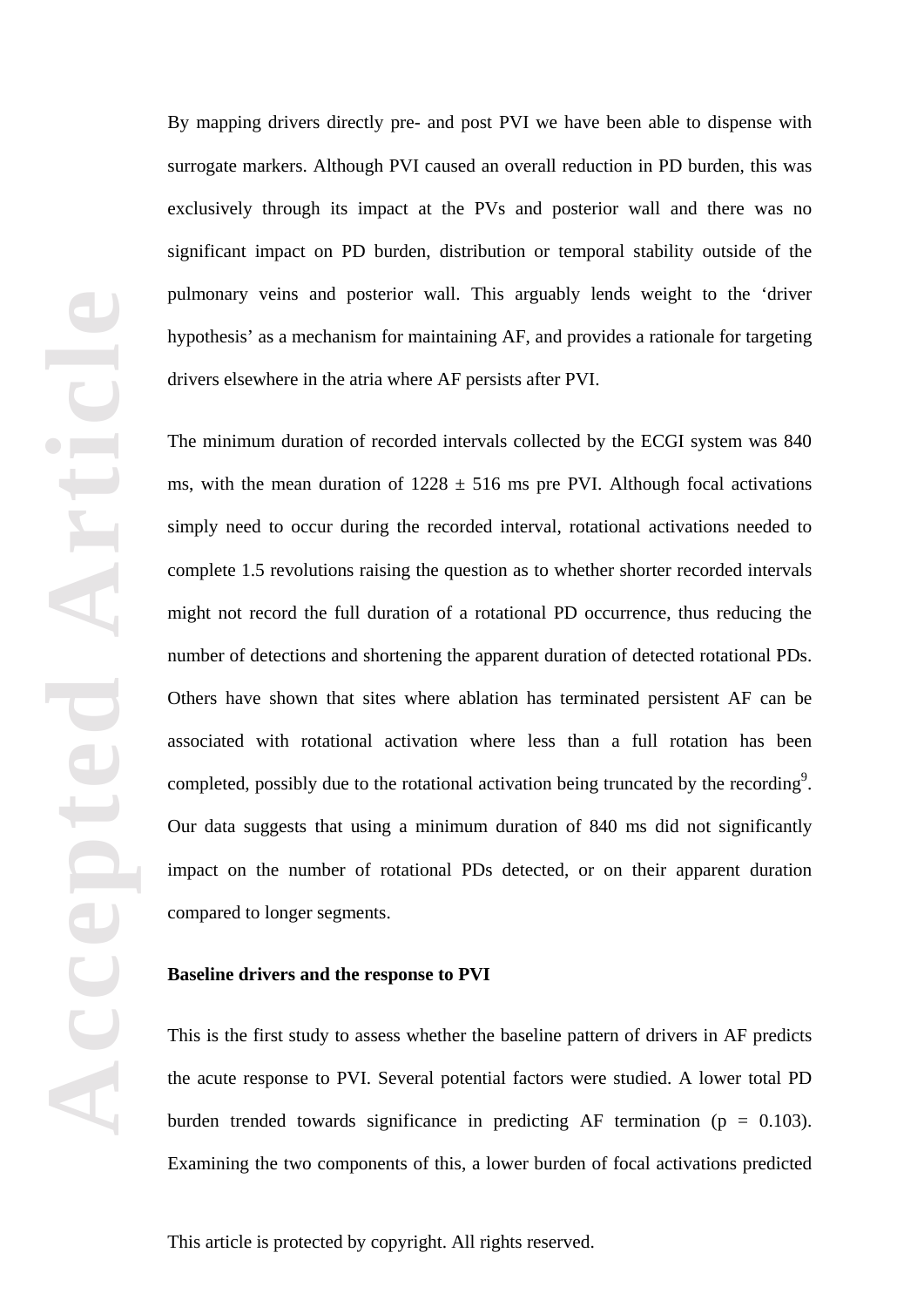termination of AF with PVI whereas the burden of rotational activations did not. This may suggest greater mechanistic importance of focal activations in maintaining AF than rotational activations. Termination of AF has been achieved exclusively through targeting focal activations using other technologies and may predict AF termination better than ablation of rotational activation patterns<sup>21,22</sup>. Another possibility though is that with current technology there may be more false positive detections for rotational activations which may obscure any relationship.

Although the total PD burden did not reach significance, a lower PD burden at the PVs and posterior wall was a significant predictor of AF termination. Likewise, although the PD distribution in terms of the number of segments harbouring drivers did not reach significance, a distribution of PDs across fewer segments at the PVs and posterior wall did predict AF termination. This may suggest that PDs observed at the PVs and posterior wall are of particular importance in maintaining AF. It is not clear from these data why this should be, although this finding would explain the reasonable success rates with PVI alone for persistent AF. Ganglionated plexi innervation occurs predominantly in this region and PD associated with these may be particularly important<sup>23</sup>.

Notably duration of persistent AF and left atrial dimensions did not predict AF termination with PVI. Hypertension was the only clinical factor that predicted failure to terminate AF on the multivariate analysis. This highlights the variability in the patient specific mechanisms sustaining AF. The multivariate analyses confirmed that non-invasive mapping data predicted termination of AF independent of these clinical parameters. In terms of the strength of these relationships, the AUC for the factors reaching significance were all between 0.65 and 0.70, which strongly suggests a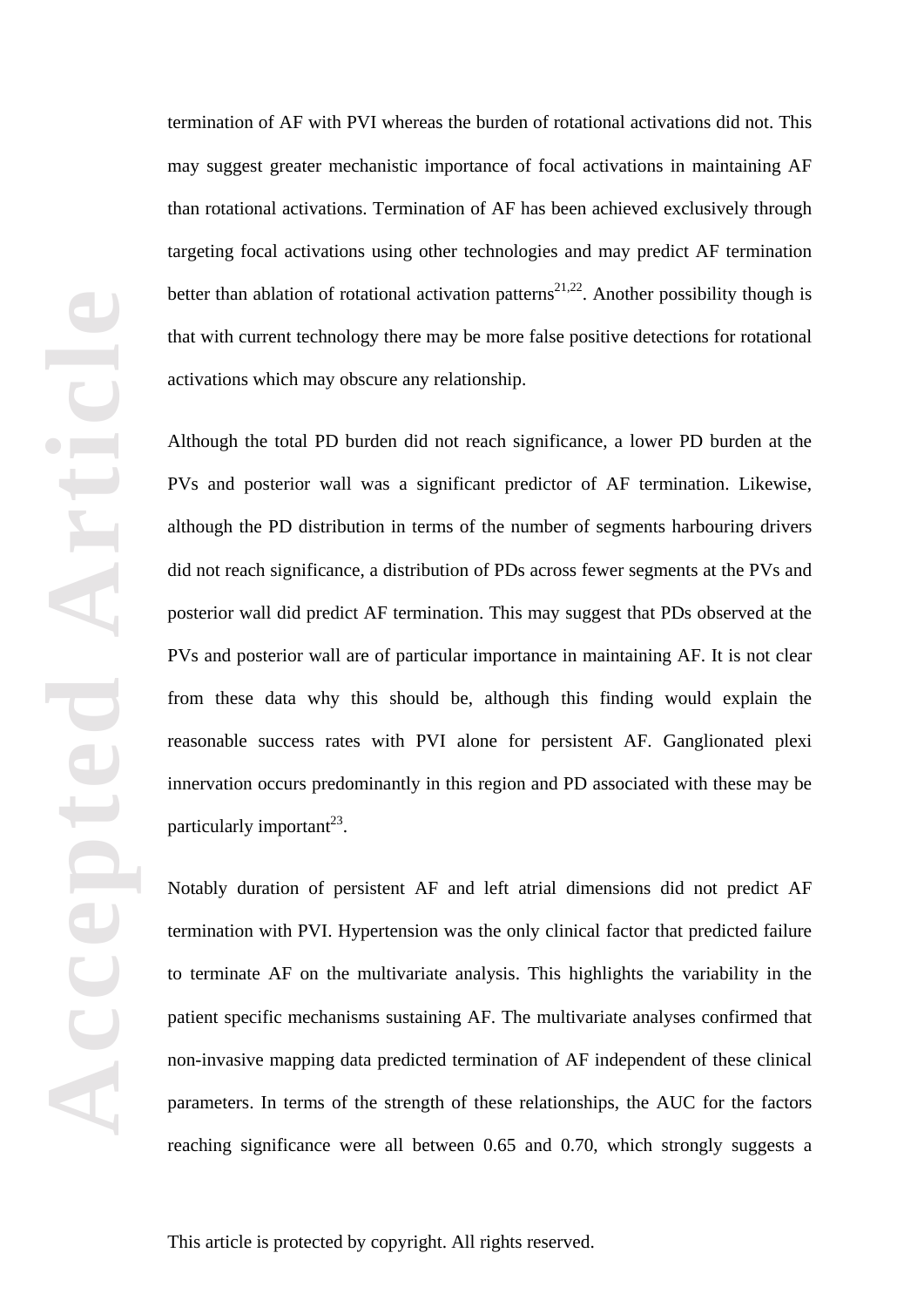biological relationship but would be regarded as poor for a diagnostic test. CL data from contact electrograms had a better predictive value for AF termination, but this is the first-time non-invasive mapping data has shown potential utility in this regard. Further refinement of ECGI mapping and ongoing study of these relationships will clarify the strength of these associations and the usefulness of ECGI in this capacity.

Termination of AF was chosen as the clearest response to PVI that could be studied. It is recognised that the clinical outcome in terms of freedom from AF is very good in those patients whose persistent AF terminates with PVI  $^{11}$ . Nevertheless, the focus of this study was on the acute impact of PVI on AF mechanism, and whether the acute response was predictable based on patient specific AF mechanisms. However, it is recognised that termination of AF is not synonymous with long term success. This is a sub-study of an outcomes based study to determine whether baseline PD burden and distribution in persistent AF predict long term outcome with PVI (NCT03394404) which will yield complimentary data.

Atrial Fibrillation is arguably the most difficult arrhythmia to map non-invasively. Validation work in the ventricle has shown a moderate correlation between ECGI predicted activation times and that on epicardial contact mapping<sup>24–26</sup>. The accuracy may be further reduced in areas of low voltage and the system may have difficulty identifying lines of block. The atria are also anatomically complex and the atria cannot be separated at the septum. The moderate accuracy of ECGI mapping combined with the limitations of phase mapping may predispose to false rotor detections. In order to mitigate these limitations so much as is possible we reviewed each rotor detection individually and inspected electrograms for noise and clarity, in addition to reviewing the plausibility of timings constituting the rotational activation.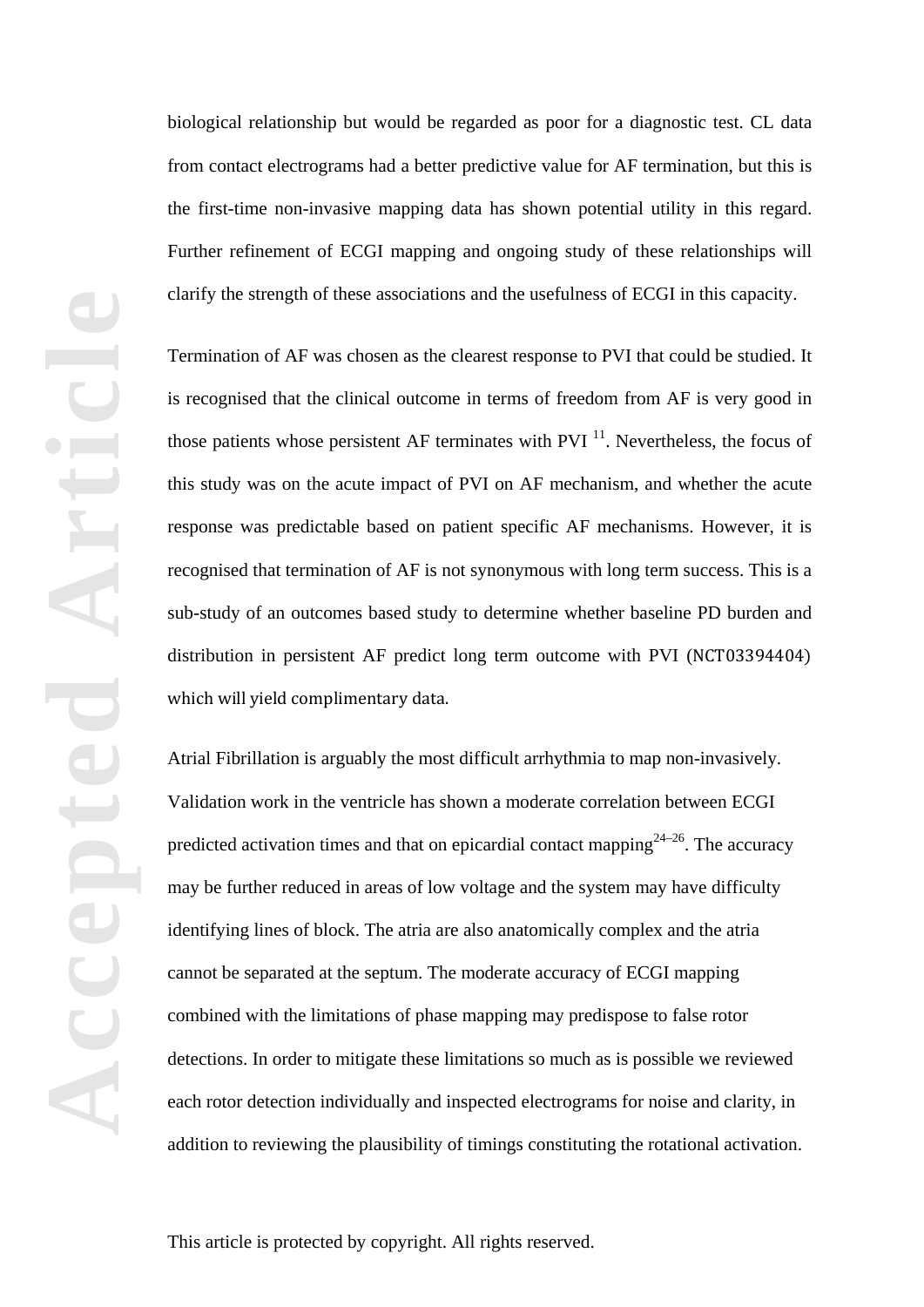Furthermore, we recorded the breakout of PDs either side of the septum rather than attempting to attribute them to either atria.

#### **LIMITATIONS**

This study has relied on the ECGI mapping system for mapping of PDs. Although there are several published studies using this technology it is accepted that not all PDs visualised using the system are necessarily real or mechanistically important. Arguably the fact that driver patterns predicted the response to PVI lends some internal validation to this mapping technique. Nevertheless, we were not using the system to target any one driver and instead were using it for a mechanistic overview in a relatively large cohort of patients. Not using an internal mapping system has meant that voltage mapping could not be performed following PVI and hence the site of ablation has been assumed rather than specifically assessed. We have studied acute electrophysiologic end-points in this study to gain a greater understanding of the mechanistic impact of PVI in AF. It remains to be seen whether any relationships exist between driver patterns and the long-term freedom from AF following PVI.

#### **CONCLUSION**

**Accepted Article**

Accep

PVI did not have a global impact on driver burden, distribution or temporal stability outside of the PVs and posterior wall, which suggests these drivers are independent of the PVs and may represent a viable target for patients not responding to PVI. A lower burden of focal but not rotational activation patterns predicted termination of AF with PVI suggesting that focal activations may be more important in maintaining AF. Although total PD burden and distribution did not predict AF termination, a smaller burden and distribution at the PVs and posterior wall did predict termination of AF with PVI, suggesting PDs in this area may be of particular mechanistic importance.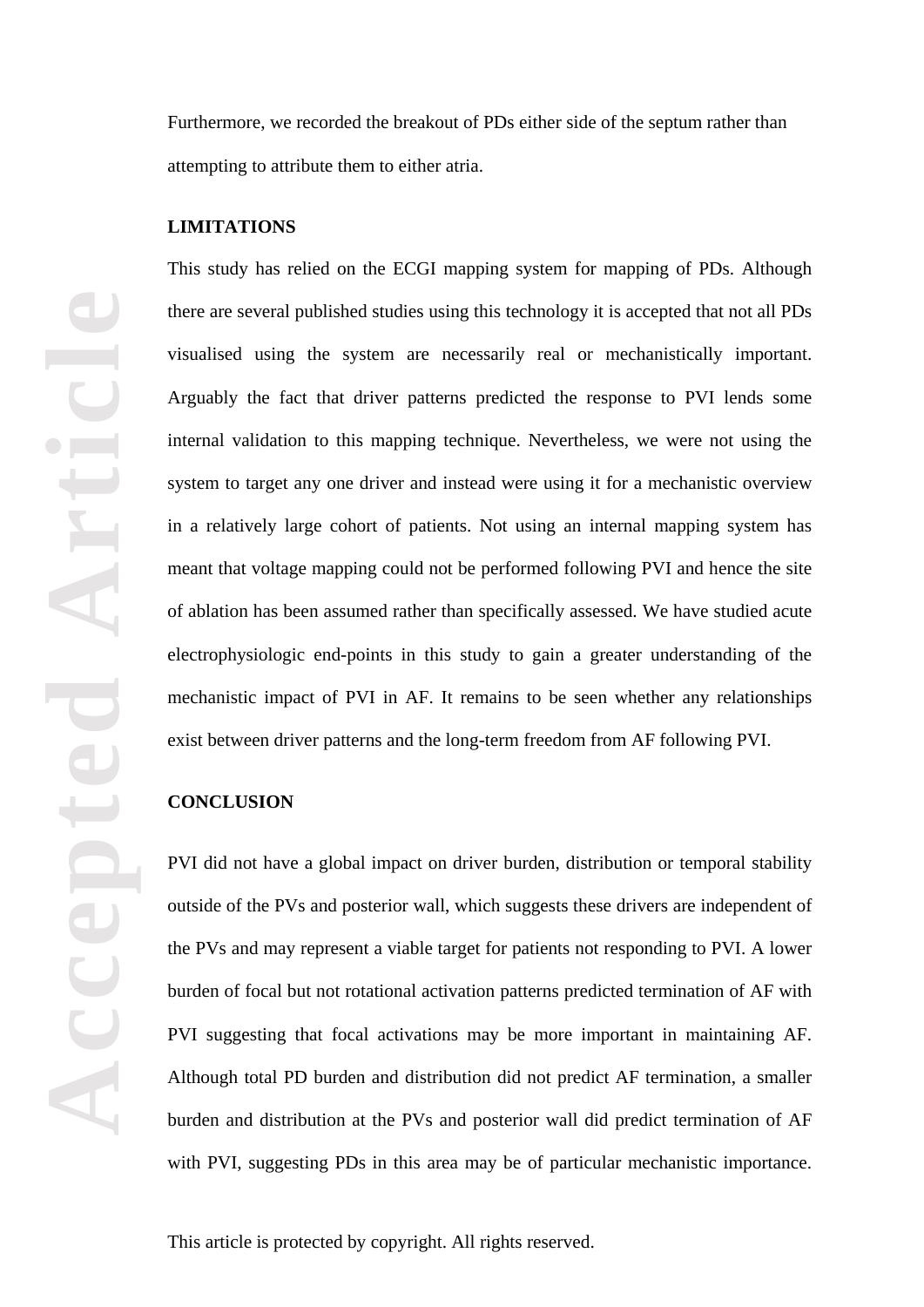Outcome data is needed to determine whether non-invasive mapping might be of use in determining outcome after PVI for persistent AF.

#### **REFERENCES:**

- 1. Vogler J, Willems S, Sultan A, Schreiber D, Lüker J: Pulmonary Vein Isolation Versus Defragmentation: The CHASE-AF Clinical Trial. Elsevier, 2015; 66.
- 2. Verma A, Jiang C, Betts TR, et al.: Approaches to Catheter Ablation for Persistent Atrial Fibrillation. N Engl J Med 2015; 372:1812–1822.
- 3. Honarbakhsh S, Schilling RJ, Dhillon G, Ullah W, Keating E, Providencia R, Chow A, Earley MJ, Hunter RJ: A Novel Mapping System for Panoramic Mapping of the Left Atrium: Application to Detect and Characterize Localized Sources Maintaining Atrial Fibrillation. JACC Clin Electrophysiol 2018; 4:124–134.
- 4. Kowalewski CAB, Shenasa F, Rodrigo M, et al.: Interaction of Localized Drivers and Disorganized Activation in Persistent Atrial Fibrillation: Reconciling Putative Mechanisms Using Multiple Mapping Techniques. Circ Arrhythmia Electrophysiol 2018;.
- 5. Baykaner T, Zaman JAB, Wang PJ, Narayan SM: Ablation of Atrial Fibrillation Drivers Diagnostic Electrophysiology and Ablation Ablation of Atrial Fibrillation Drivers. 2018; :195–201.
- 6. Lim HS, Hocini M, Dubois R, et al.: Complexity and Distribution of Drivers in Relation to Duration of Persistent Atrial Fibrillation. J Am Coll Cardiol 2017; 69:1257–1269.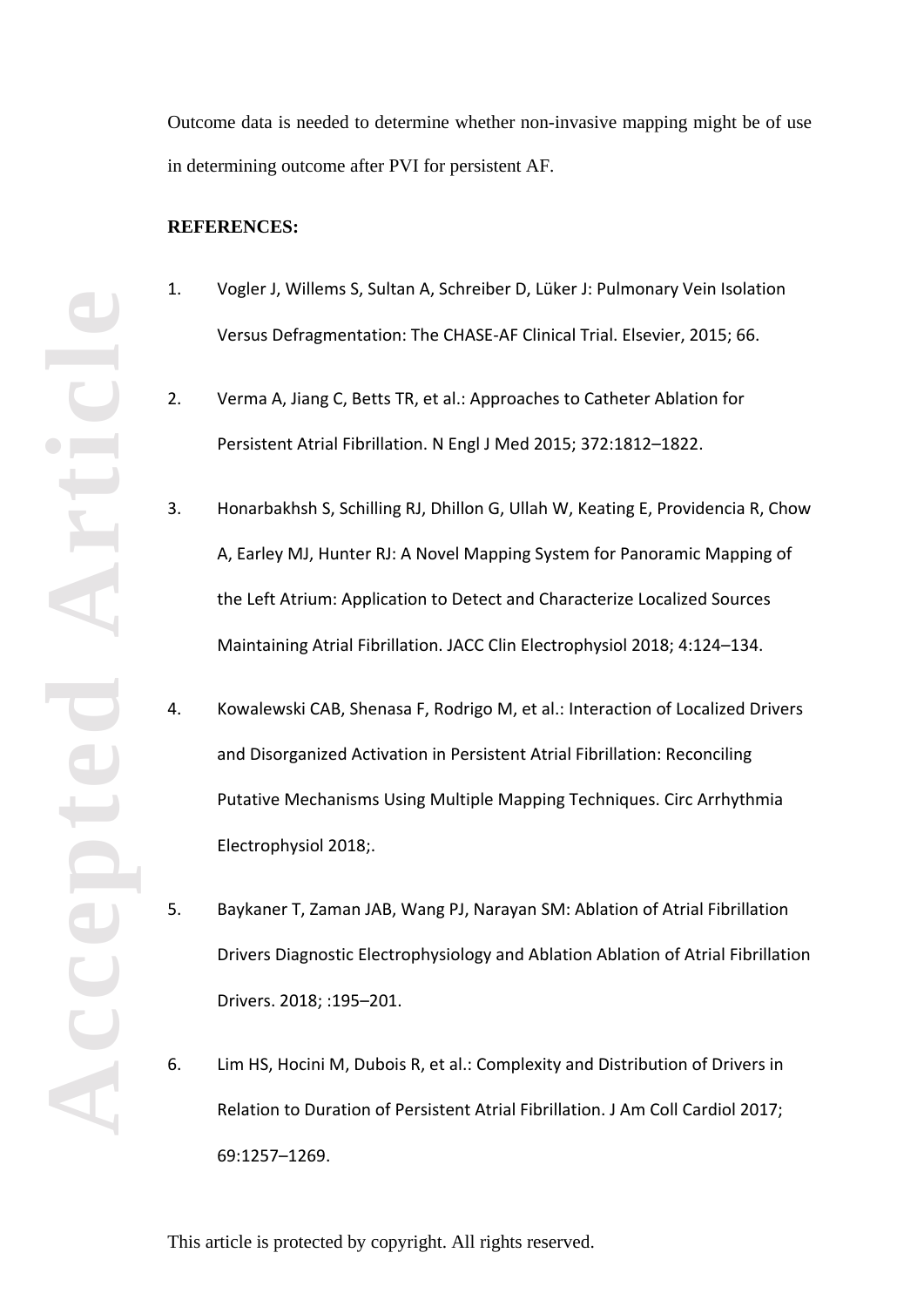- 7. Haissaguerre M, Hocini M, Denis A, et al.: Driver Domains in Persistent Atrial Fibrillation. Circulation 2014; 130:530–538.
- 8. Knecht S, Sohal M, Deisenhofer I, et al.: Multicentre evaluation of non-invasive biatrial mapping for persistent atrial fibrillation ablation: the AFACART study. EP Eur 2017; :1302–1309.
- 9. Zaman JAB, Sauer WH, Alhusseini MI, et al.: Identification and Characterization of Sites Where Persistent Atrial Fibrillation Is Terminated by Localized Ablation. Circ Arrhythm Electrophysiol 2018;.
- 10. Narayan SM, Krummen DE, Shivkumar K, Clopton P, Rappel W-J, Miller JM: Treatment of atrial fibrillation by the ablation of localized sources: CONFIRM (Conventional Ablation for Atrial Fibrillation With or Without Focal Impulse and Rotor Modulation) trial. J Am Coll Cardiol 2012; 60:628–636.
- 11. Oral H, Chugh A, Yoshida K, et al.: A Randomized Assessment of the Incremental Role of Ablation of Complex Fractionated Atrial Electrograms After Antral Pulmonary Vein Isolation for Long-Lasting Persistent Atrial Fibrillation. J Am Coll Cardiol 2009;.
- 12. Hunter RJ, Diab I, Tayebjee M, Richmond L, Sporton S, Earley MJ, Schilling RJ: Characterization of fractionated atrial electrograms critical for maintenance of atrial fibrillation a randomized, controlled trial of ablation strategies (the CFAE AF trial). Circ Arrhythmia Electrophysiol 2011; 4:622–629.
- 13. Roux JF, Gojraty S, Bala R, Liu CF, Dixit S, Hutchinson MD, Garcia F, Lin D,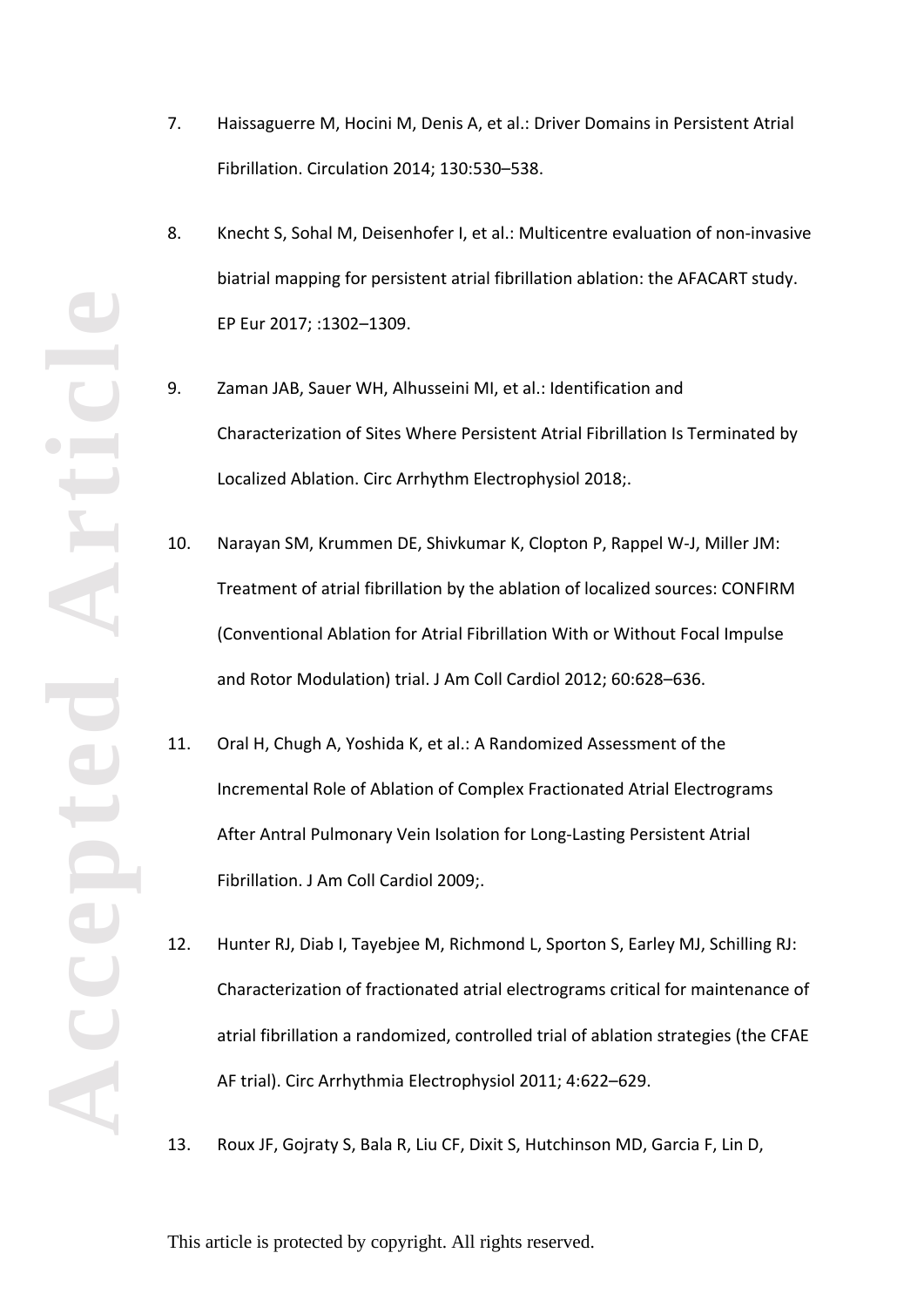**Accepted Article**

Callans DJ, Riley M, Marchlinski F, Gerstenfeld EP: Effect of pulmonary vein isolation on the distribution of complex fractionated electrograms in humans. Hear Rhythm 2009; 6:156–160.

- 14. Lin YJ, Tai CT, Kao T, et al.: Spatiotemporal organization of the left atrial substrate after circumferential pulmonary vein isolation of atrial fibrillation. Circ Arrhythmia Electrophysiol 2009; 2:233–241.
- 15. Lin J, Scherlag BJ, Zhou J, Lu Z, Patterson E, Jackman WM, Lazzara R, Po SS: Autonomic mechanism to explain complex fractionated atrial electrograms (CFAE). J Cardiovasc Electrophysiol 2007; 18:1197–1205.
- 16. Daoud EG, Zeidan Z, Hummel JD, Weiss R, Houmsse M, Augostini R, Kalbfleisch SJ: Identification of Repetitive Activation Patterns Using Novel Computational Analysis of Multielectrode Recordings During Atrial Fibrillation and Flutter in Humans. JACC Clin Electrophysiol 2017;.
- 17. Tuan J, Jeilan M, Kundu S, Nicolson W, Chung I, Stafford PJ, Ng GA: Regional fractionation and dominant frequency in persistent atrial fibrillation: Effects of left atrial ablation and evidence of spatial relationship. Europace 2011; 13:1550–1556.
- 18. Honarbakhsh S, Schilling RJ, Providencia R, Keating E, Chow A, Sporton S, Lowe M, Earley MJ, Lambiase PD, Hunter RJ: Characterization of drivers maintaining atrial fibrillation: Correlation with markers of rapidity and organization on spectral analysis. Hear Rhythm 2018;.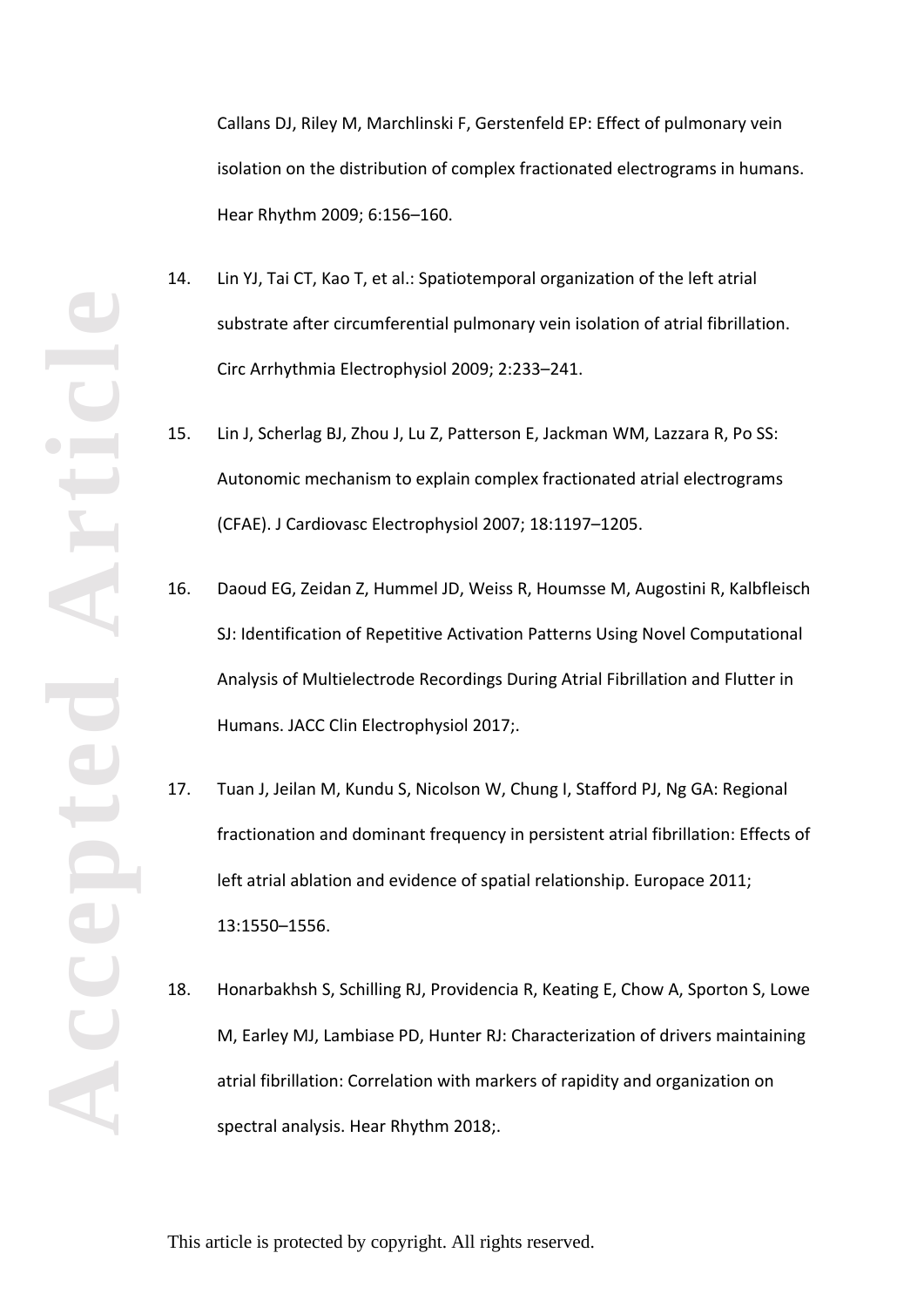- **Accepted Article**
- 19. Narayan MM, Shivkumar K, Krummen DE, Miller JM, Rappel W-J: Panoramic Electrophysiological Mapping but not Electrogram Morphology Identifies Stable Source for Human Atrial Fibrillation. Circ Arrhythm Electrophysiol 2013; 6:58–67.
- 20. Jadidi AS, Duncan E, Miyazaki S, et al.: Functional nature of electrogram fractionation demonstrated by left atrial high-density mapping. Circ Arrhythmia Electrophysiol 2012;.
- 21. Honarbakhsh S, Schilling RJ, Providencia R, Keating E, Sporton S, Lowe M, Lambiase PD, Chow A, Earley MJ, Hunter RJ: Automated detection of repetitive focal activations in persistent atrial fibrillation: Validation of a novel detection algorithm and application through panoramic and sequential mapping. J Cardiovasc Electrophysiol 2018;.
- 22. Article O, Verma A, Sarkozy A, Skanes A, Duytschaever M, Bulava A, Urman R, Amos YA, de Potter T: Characterization and significance of localized sources identified by a novel automated algorithm during mapping of human persistent atrial fibrillation. J Cardiovasc Electrophysiol 2018; 29:1480–1488.
- 23. Kim MY, Sikkel MB, Hunter RJ, et al.: A novel approach to mapping the atrial ganglionated plexus network by generating a distribution probability atlas. J Cardiovasc Electrophysiol 2018;.
- 24. Duchateau J, Sacher F, Pambrun T, Derval N, Chamorro-Servent J, Denis A, Ploux S, Hocini M, Jaïs P, Bernus O, Haïssaguerre M, Dubois R: Performance and limitations of noninvasive cardiac activation mapping. Hear Rhythm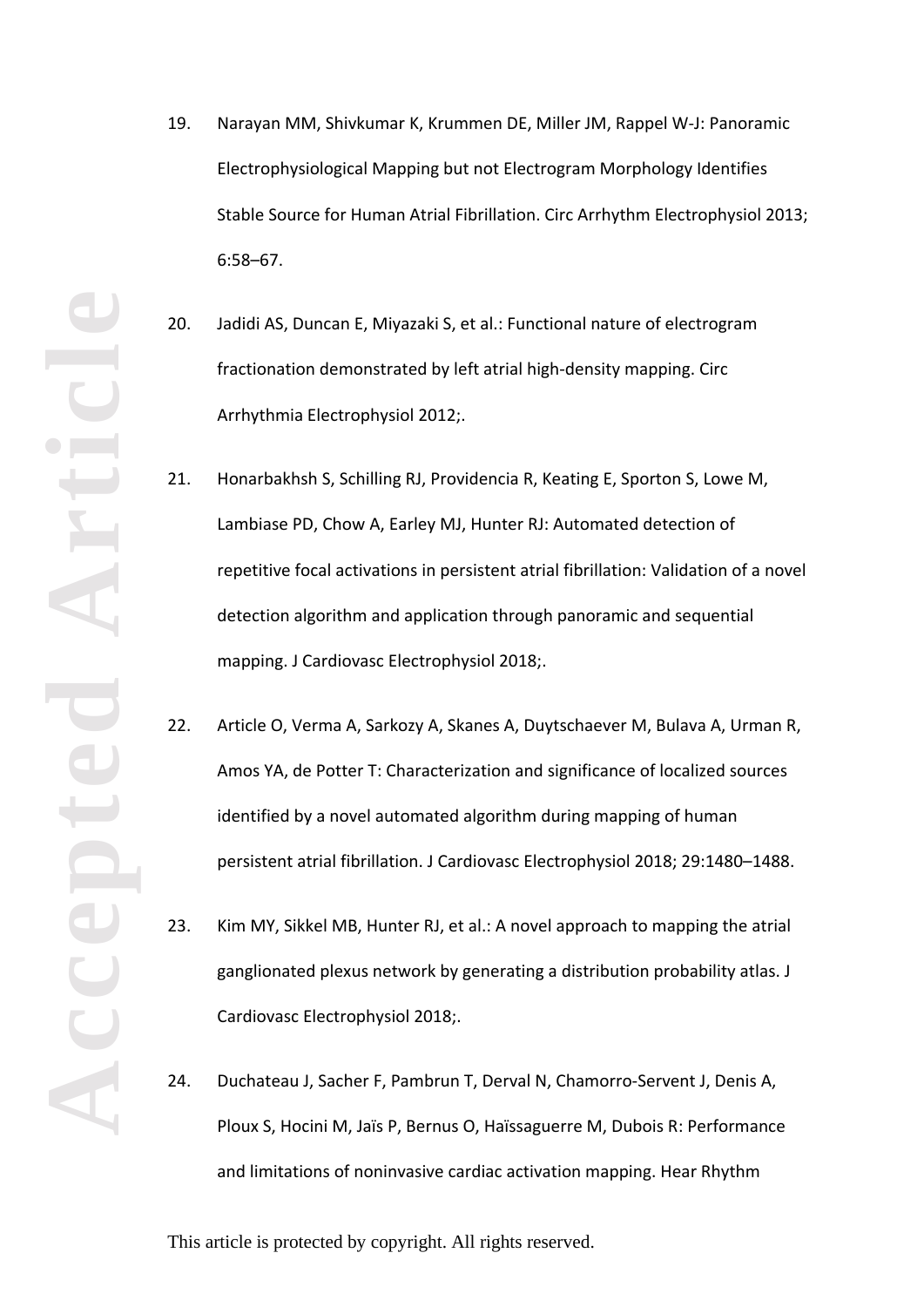Elsevier, 2019; 16:435–442.

- 25. Graham AJ, Orini M, Zacur E, et al.: Simultaneous Comparison of Electrocardiographic Imaging and Epicardial Contact Mapping in Structural Heart Disease. Circ Arrhythm Electrophysiol 2019;.
- 26. Cluitmans MJM, Bonizzi P, Karel JMH, Das M, Kietselaer BLJH, de Jong MMJ, Prinzen FW, Peeters RLM, Westra RL, Volders PGA: In Vivo Validation of Electrocardiographic Imaging. JACC Clin Electrophysiol 2017; 3:232–242.

## **FIGURES**

Figure 1A-C – Diagram demonstrating the required steps to analyse potential drivers using the ECGI Mapping System.

1A – Diagram showing surface ECG recordings. Segments with excessive noise can be reviewed and discarded.

1B – Diagram showing the raw surface unipolar electrograms allowing signals from individual electrodes with significant noise to be excluded.

1C – Diagram showing how analysis of PDs are performed. The composite map of PDs is displayed on the left. The phase map with the activation sequence can be reviewed for each PD detection on the middle panel. The timings around the area of interest are reviewed (as for the example electrograms on the far right of this panel). The raw reconstructed atrial electrogram and the resultant waveform following the Hilbert Transform is displayed at the bottom to allow sites along the wavefront to be reviewed for plausibility of the source data.

1A-C - Diagram demonstrating the required steps to analyse potential drivers using the ECGI Mapping System

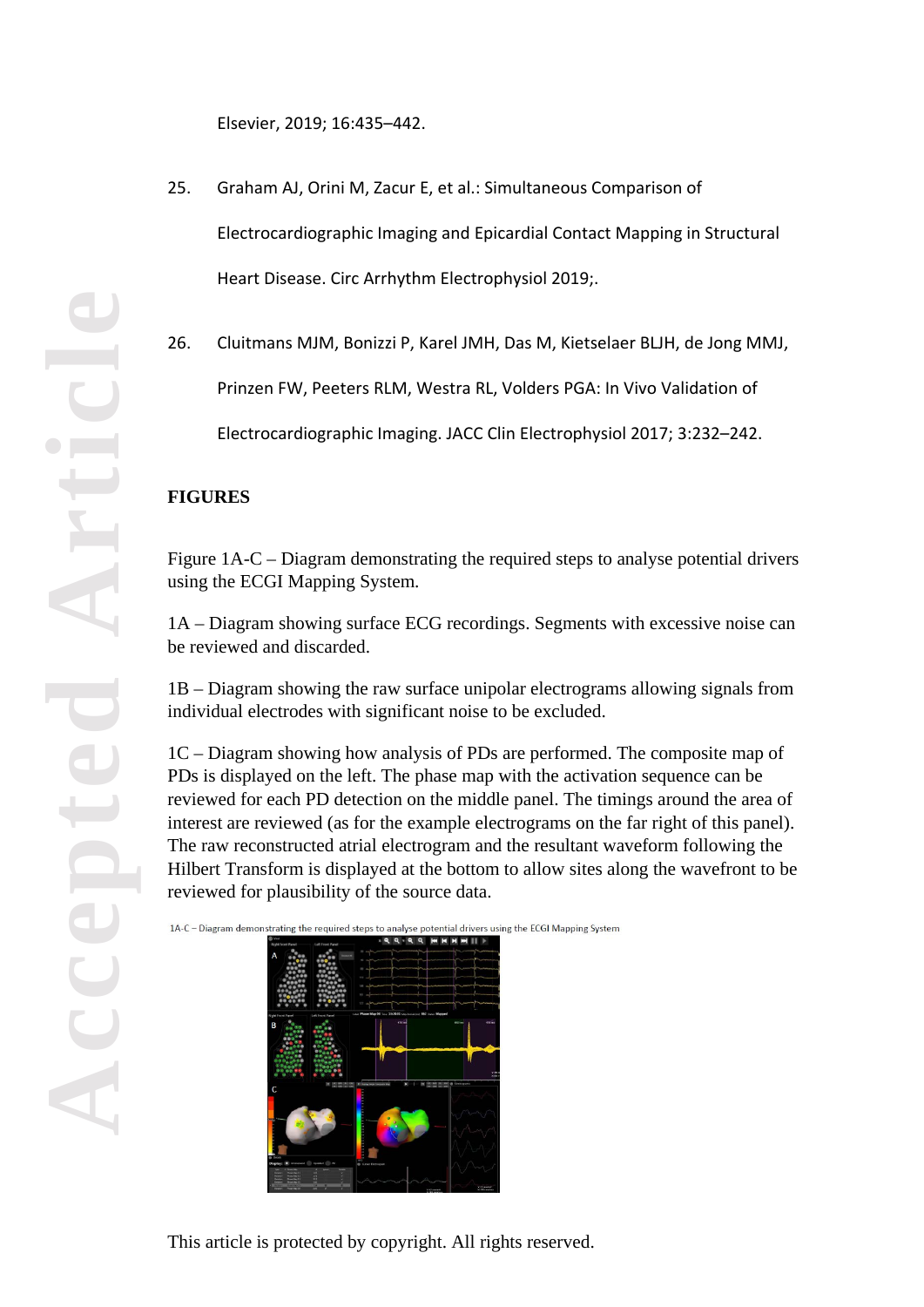Figure 2 – Diagram showing the 18 bi-atrial segment model used to record the distribution of potential drivers (including rotational and focal activations). Posterior-Anterior view on left and Anterior-Posterior view on right.



Figure 3 – Diagram showing ECGI Composite maps from two patients. Patient A in which PVI led to termination of AF has fewer PDs compared to Patient B in which PVI did not terminate AF.





Left Anterior Oblique View



**Right Lateral View** 





Posterior Anterior View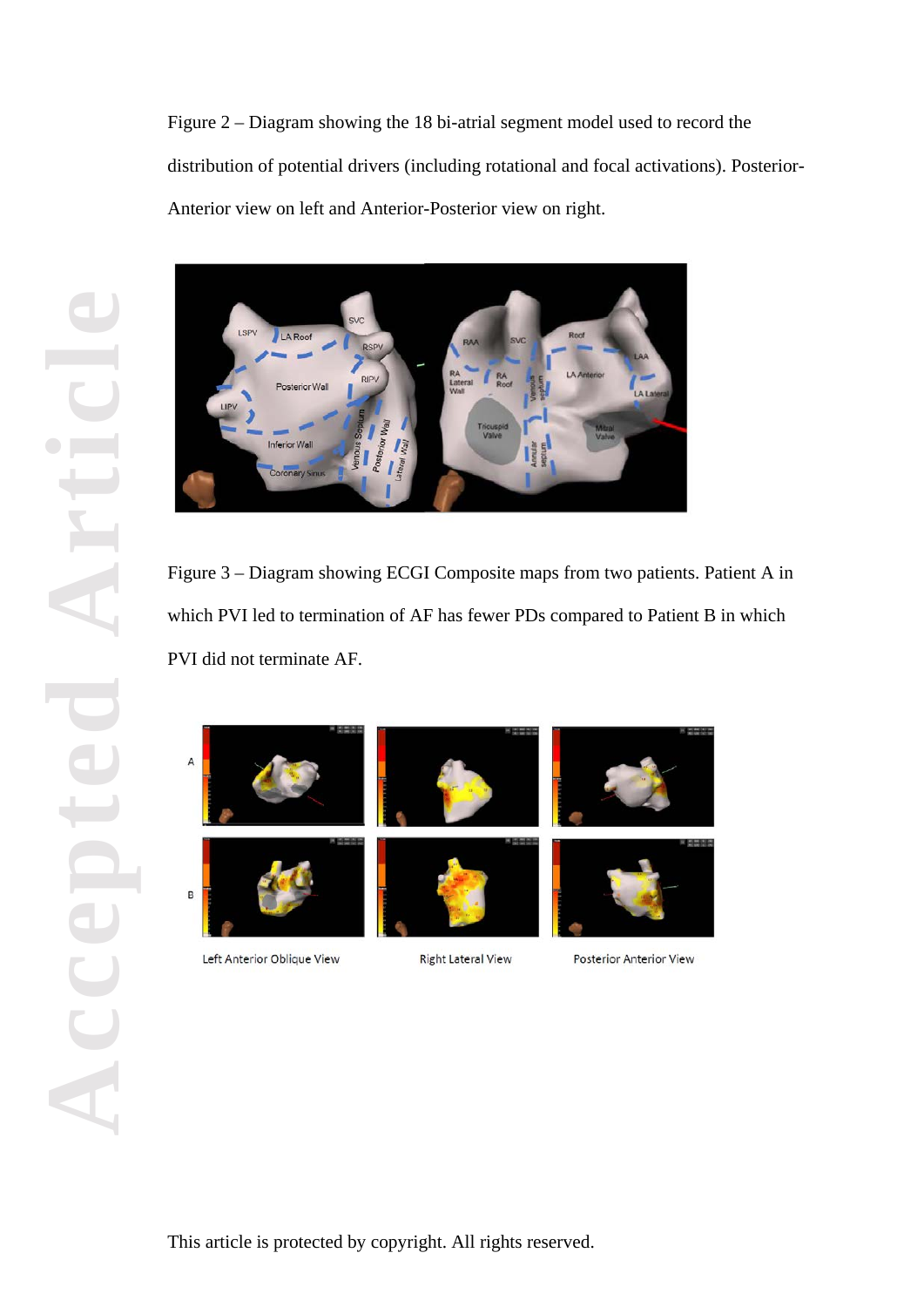## **Table 1: Demographics of Participants**

**Accepted Article**

ite

ep

Acce

**Contract** 

 $\color{red} \bullet$ 

| <b>Baseline Characteristics</b>                        |                 |
|--------------------------------------------------------|-----------------|
| <b>Number of Patients</b>                              | 100             |
| Age (years) Mean $\pm$ SD                              | $61.3 \pm 12.1$ |
| Male $n$ $(\%)$                                        | 74 (74.0)       |
| Hypertension n (%)                                     | 47(47.0)        |
| Diabetes Mellitus n (%)                                | 14(14.0)        |
| Ischaemic Heart Disease n (%)                          | 10(10.0)        |
| Cerebrovascular Accident n (%)                         | 9(9.0)          |
| CHA2DS2VASC Score mean $\pm$ SD                        | $1(0-3)$        |
| LA Diameter (mm)                                       | $39(33-43)$     |
| LA Volume (ml)                                         | $62(49-83)$     |
| Median duration of AF: diagnosis to procedure (months) | $24(16-48)$     |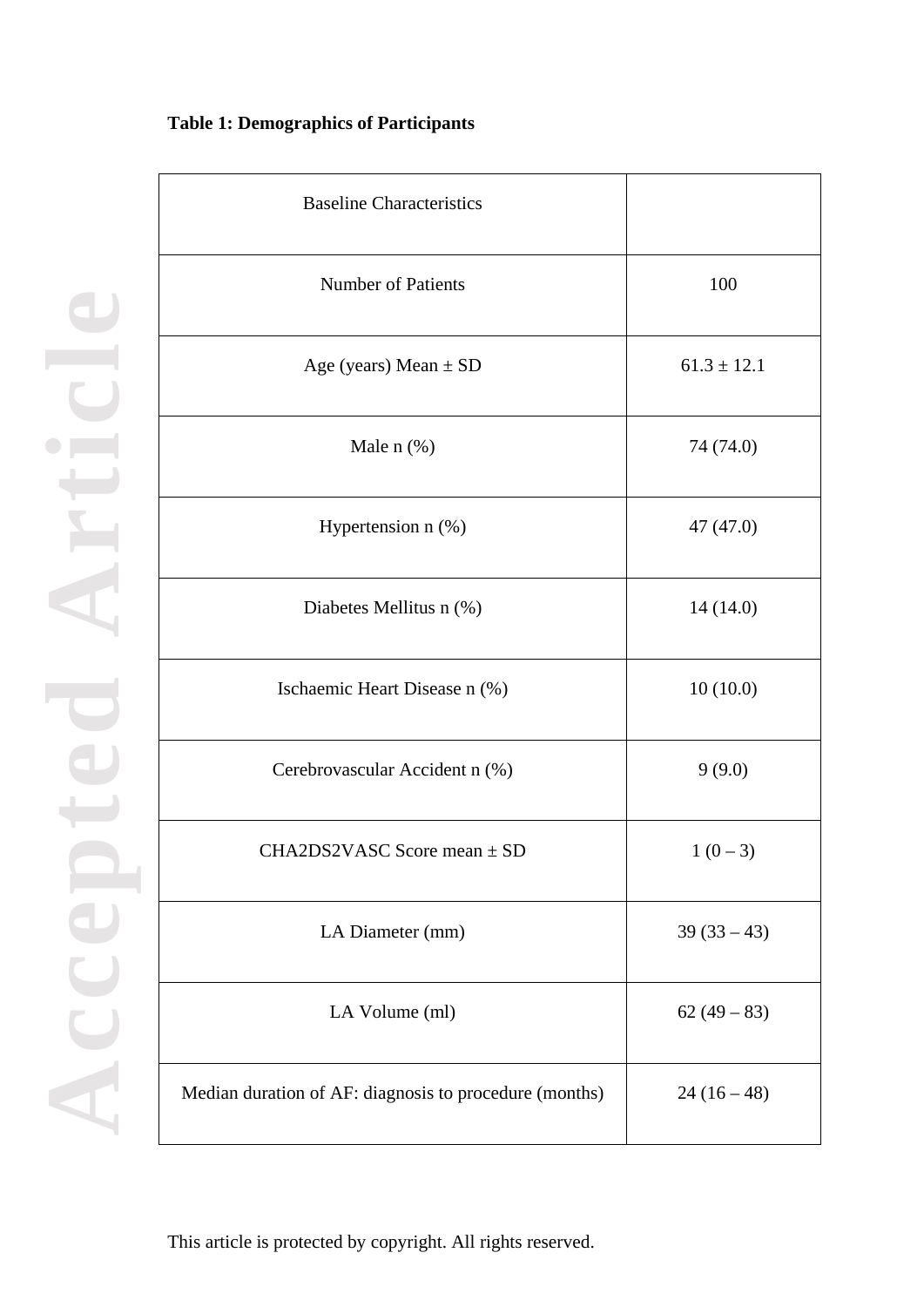| Duration of Persistent AF (months)                   | $8(5-15)$ |
|------------------------------------------------------|-----------|
| Persistent $AF$ (< twelve months)                    | 67(67.0)  |
| Longstanding $AF$ ( $>$ twelve months)               | 33 (33.0) |
| Number of Anti-arrhythmic Drugs failed               | $1(1-1)$  |
| Anticoagulation with direct oral anticoagulant n (%) | 93 (93.0) |

Values are given as no.  $(\%)$ , mean  $\pm$  standard deviation or median (Interquartile Range).

| Factor                                     | Area<br>Under<br>Curve | 95%<br>Confidence<br>Interval | P<br>Value | Optimal<br>Value | Sensitivity<br>(% ) | Specificity<br>(% ) |
|--------------------------------------------|------------------------|-------------------------------|------------|------------------|---------------------|---------------------|
| <b>Burden of PDs</b>                       |                        |                               |            |                  |                     |                     |
| <b>Total PD Occurrences</b>                | 0.633                  | $0.473 - 0.792$               | 0.103      | 34               | 66.7                | 60.0                |
| <b>Total Number of Foci</b>                | 0.683                  | $0.528 - 0.839$               | 0.024      | 11               | 66.7                | 60.7                |
| <b>Total Rotations</b>                     | 0.540                  | $0.376 - 0.704$               | 0.626      | 62.8             | 60.0                | 47.6                |
| No of PD Occurrences at<br>PV and PW       | 0.675                  | $0.529 - 0.820$               | 0.032      | 6                | 67.9                | 60.0                |
| Proportion of PDs at PVs<br>and PW $(\% )$ | 0.569                  | $0.424 - 0.714$               | 0.399      | 0.24             | 57.1                | 53.3                |

**Table 2: ROC analysis of factors predicting Termination of AF**